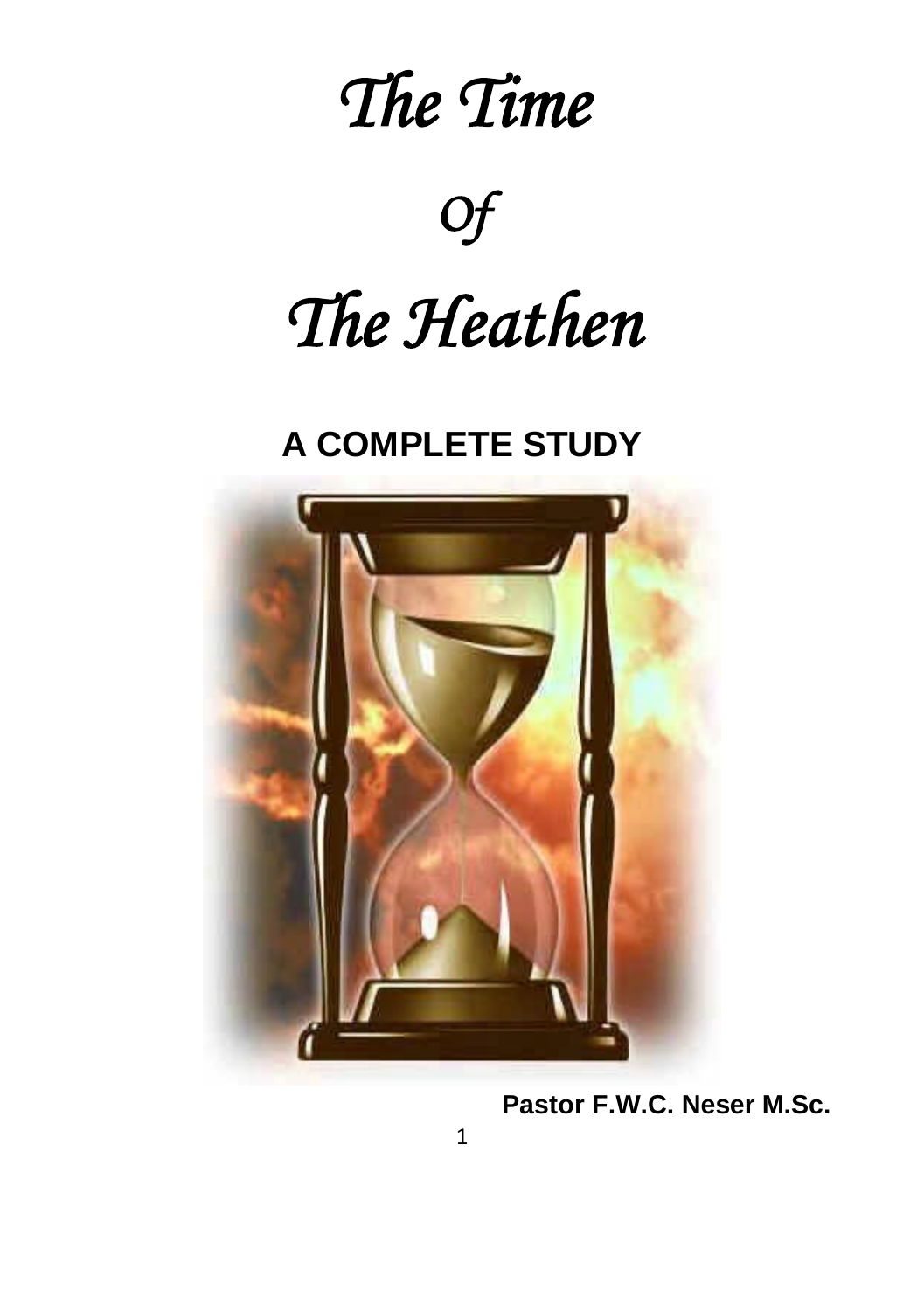# **THE TIME OF THE HEATHEN**

**A COMPLETE STUDY**

**Pastor F.W.C. Neser M.Sc.**

Reference: KJV Transcription from Cassette L50a & L50b from Afrikaans into English Bible study was done by Pastor Neser on the 15<sup>th</sup> September 1975 Typing done by Hester du Plessis Translator: Anne Joubert Proofreading by: Marcel and Nanette le Roux; Anne Joubert Layout: Lynette de Klerk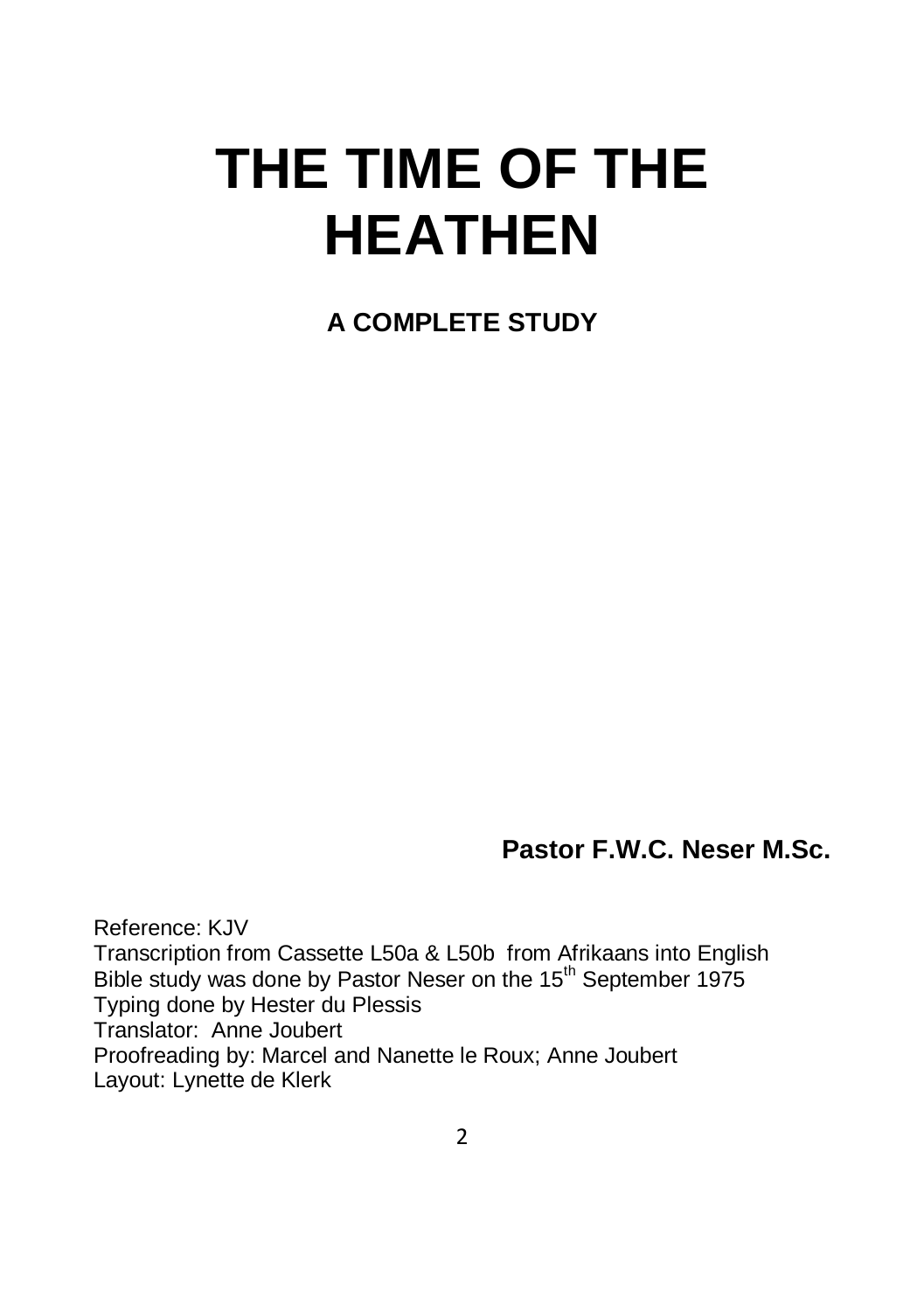# **The Time of The Heathen**

Author: F.W.C. Neser

Copyright: F.W.C. Neser

Publisher: F.W.C. Neser P.O. Box 31571 Wonderboompoort 0033

Tel/Fax: 012 379 8954

E-Mail address: [ekklesiak](mailto:ekklesia@telkomsa.net)assetfonds.neser@gmail.com Website: [www.israelmusthear.co.za](http://www.israelmusthear.co.za/)

Office hours: Monday to Thursday 09h00 to 12h00

First Edition October 2011

Printer: Minit Print Pretoria North Tel: 012-565-5288 Fax: 012-565-5289 E-Mail: [info@minitprint.biz](mailto:info@minitprint.biz)

Second Edition November 2011

ISBN 978-1-920298-63-0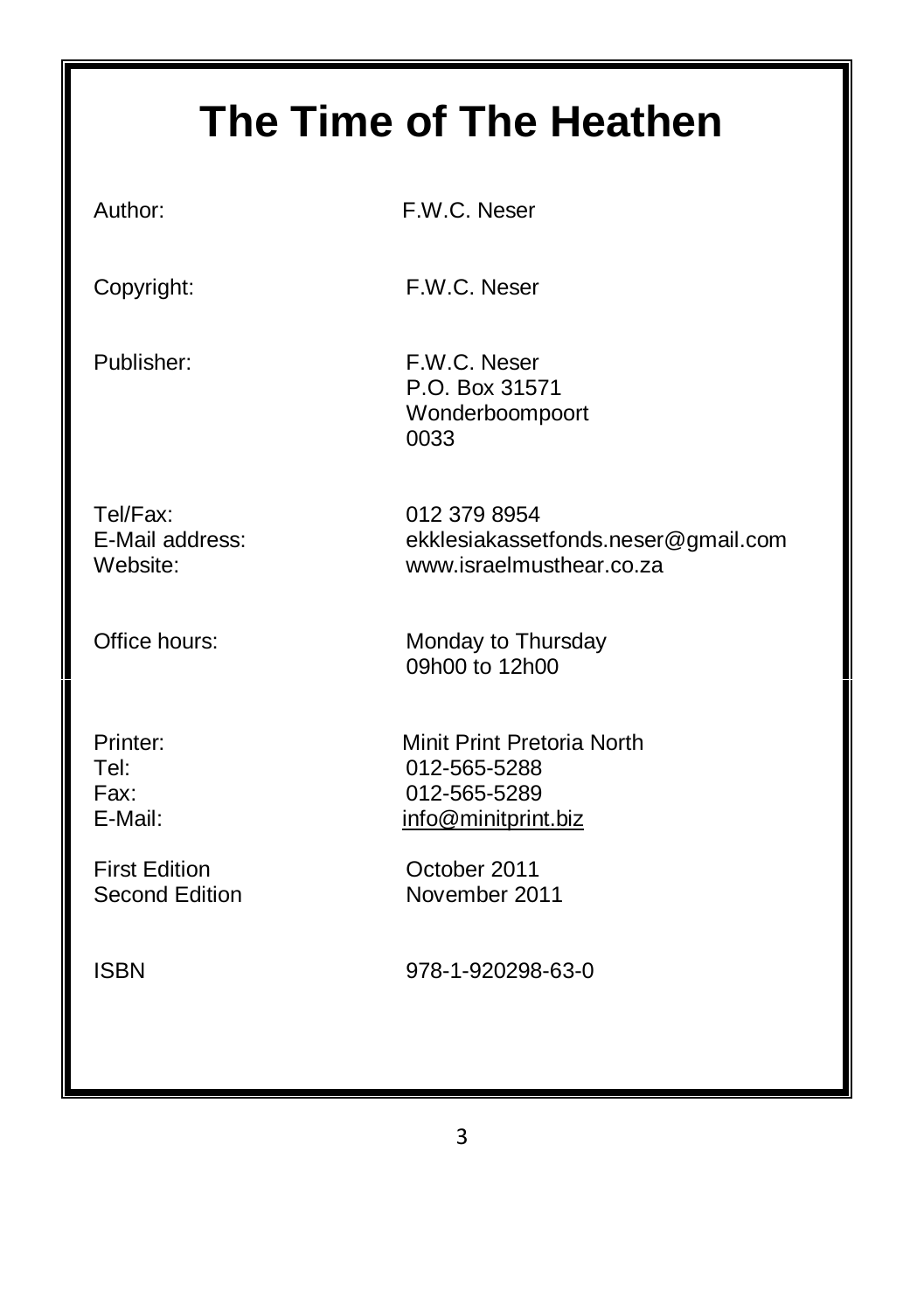# **The Time of the Heathen**

#### **What do the Prophets of the Old Testament say?**

My first approach to this topic is, that as a Christian and a believer I must be able to point at the world in which I live and yet on the other hand to put my finger on God's Word, and to say as Peter on the day of Pentecost could say to a stupefied crowd who asked: What does this mean? He quoted from the prophets and said that this was that which was spoken by the Prophet Joel. This is why many people today, do not believe the Bible. And so many who do believe, are so confused because they do not understand the things that are happening around us, and yet God's Word is so clear and so wonderful that your heart rejoices at the knowledge of it. Especially when you have found the key and you can understand all these things. That has always been my approach. Since childhood I saw it in God's Word and I thank the Lord that today my heart rejoices even when so many people's hearts are perhaps full of fear.

We are living in the most fantastic time the world has ever experienced, for we live in the climax of the ages. Many of the things I am going to say might sound so immense, but I can assure you it is not meant to be sensational. I believe it to be the truth. We must ask of God for the enlargement of our hearts and for the sharpening of sight and insight, so that we may experience these times we live in, to the full. Then we shall truly become as a light shining in the darkness. The world will ask us: "What is your secret?" Then we shall be able to tell them what is happening. On the one hand the picture is terrifying but on the other hand it is wonderful and glorious!

#### **Summary**

Let us commence with this portion of Scripture:

Joel 3: 9-21

9 Proclaim ye this among the Gentiles; Prepare war, wake up the mighty men, let all the men of war draw near; let them come up:

In some English Bibles we shall find the word "Gentiles" in some places and in others the word: "Heathen".

Therefore it reads: "The time of the Heathen".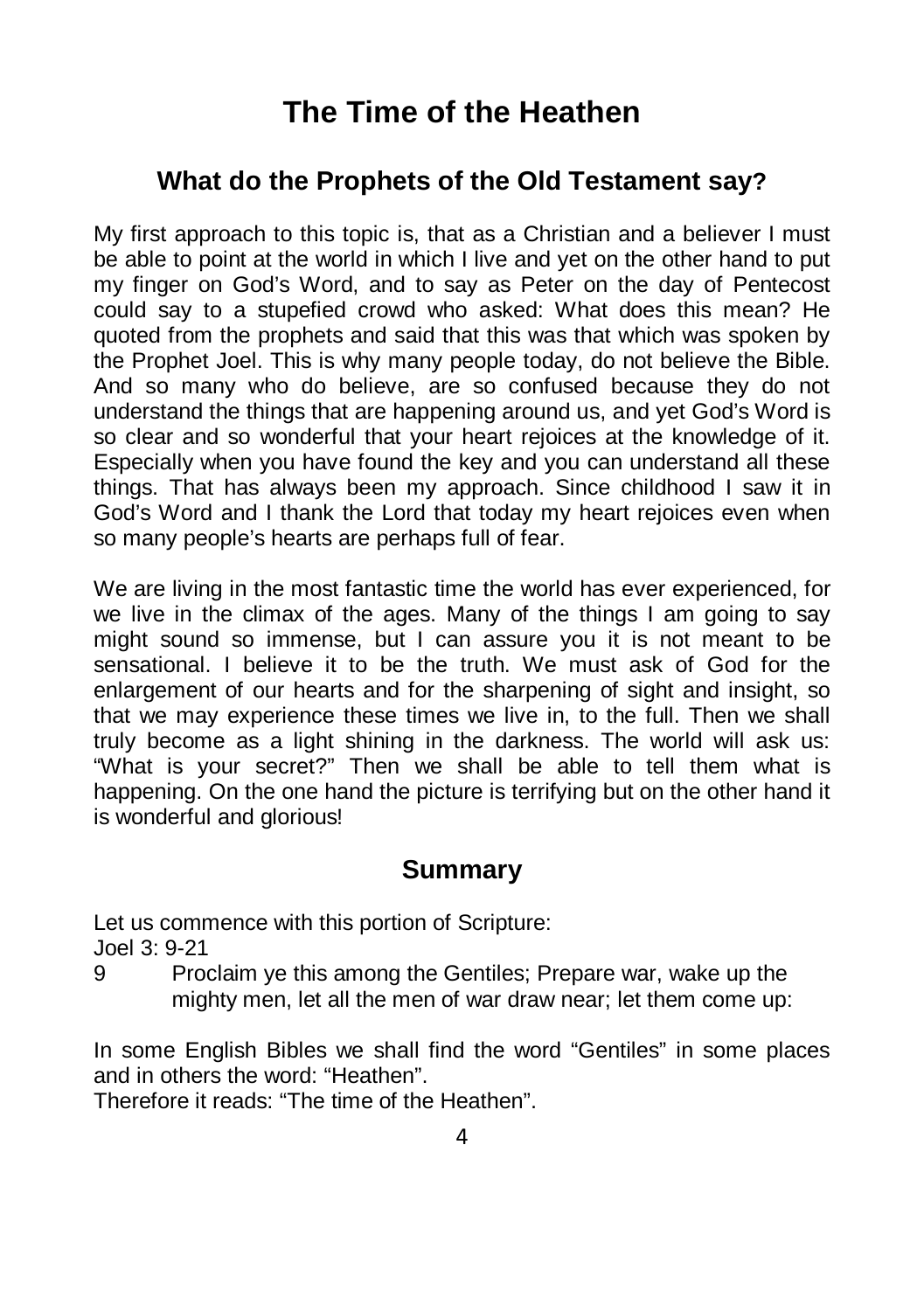The context in which we shall discuss it, and the world in which we live, the word "heathen" is more correct and more descriptive.

Those nations are truly heathen and that is what we are confronted with.

This is one of the facts that our statesmen do not even understand. We are confronted by "heathen nations"

That is what the conflict and the battle is about, the last battle when the "heathen" will rise up against God and God's people; with the intent to defy God.

That is the summary of it all.

To continue, we read from Joel 3:10

- 10 Beat your plowshares into swords, and your pruninghooks into spears: let the weak say, I *am* strong.
- 11 Assemble yourselves, and come, all ye heathen, and gather yourselves together round about: thither cause thy mighty ones to come down, O LORD.
- 12 Let the heathen, be wakened, and come up to the valley of Jehoshaphat: for there will I sit to judge all the heathen round about.
- 13 Put ye in the sickle, for the harvest is ripe: come, get you down; for the press is full, the fats overflow; for their wickedness *is* great.
- 14 Multitudes, multitudes in the valley of decision; for the day of the LORD *is* near in the valley of decision.
- 15 The sun and the moon shall be darkened, and the stars shall withdraw their shining.
- 16 The LORD also shall roar out of Zion, and utter his voice from Jerusalem; and the heavens and the earth shall shake: but the LORD *will be* the hope of his people, and the strength of the children of Israel.
- 17 So shall ye know that I *am* the LORD your God dwelling in Zion, my holy mountain: then shall Jerusalem be holy, and there shall no strangers pass through her any more.
- 18 And it shall come to pass in that day, *that* the mountains shall drop down new wine, and the hills shall flow with milk, and all the rivers of Judah shall flow with waters, and a fountain shall come forth of the house of the LORD, and shall water the valley of Shittim.
- 19 Egypt shall be a desolation, and Edom shall be a desolate wilderness, for the violence *against* the children of Judah, because they have shed innocent blood in their land.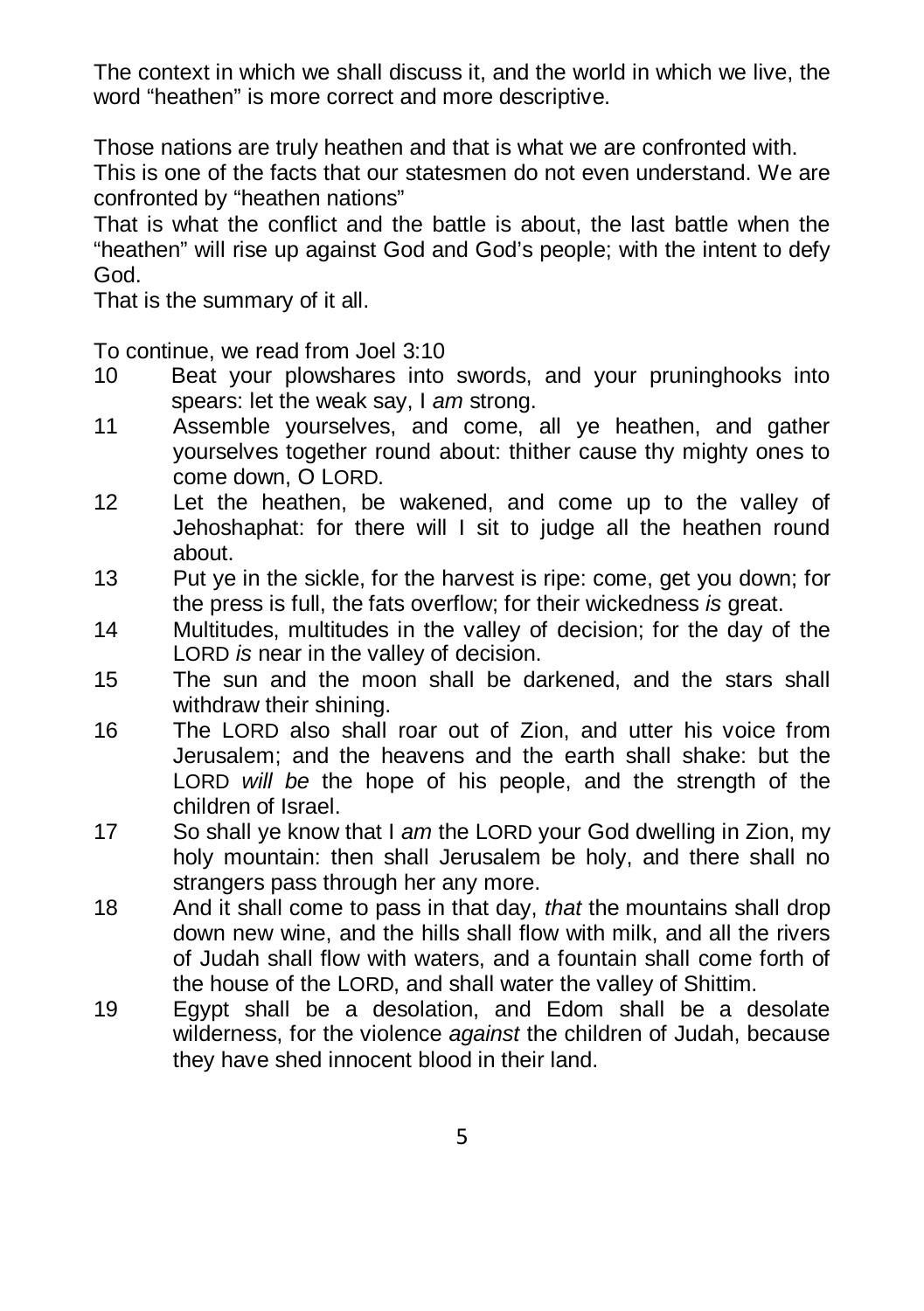- 20 But Judah shall dwell for ever, and Jerusalem from generation to generation.
- 21 For I will cleanse their blood *that* I have not cleansed: for the LORD dwelleth in Zion.

And three more short verses from:

Ezekiel 30: 1-3;

- 1 The word of the LORD came again unto me, saying,
- 2 Son of man, prophesy and say, Thus saith the LORD GOD; Howl ye, Woe worth the day!
- 3 For the day *is* near, even the day of the LORD *is* near, a cloudy day; it shall be the time of the heathen.

It is the day when people will cry and say ' Woe worth the day' and it is near, 'even the day of the LORD is near'. Here is something I want to mention, and something you should always keep in mind, for many of these things shall be your key to the Scriptures so that you shall begin to understand the Prophets.

#### **"The day of the LORD" and "The time of the Heathen" coincide"**

Here is an immense meaning of which many books were written:

"The day of the LORD" and "The Time of the Heathen" coincide and at the same time is a day of clouds. What clouds? Ominous clouds when people howl and say: "Woe, worth the day!"

In Revelation 1 verse 7 it says:

7 Behold, he cometh with clouds; and every eye shall see him, and they *also* which pierced him:

People have many ideas of how it will be when Christ comes on the clouds. Many ridicule it, and many religions I shall not mention, but of whom you might be well aware make a mockery thereof and say: "How can Christ ride on a cloud?" It is for the lack of knowledge of God's Word. When we look at Scripture as a whole, it is the simplicity of it all. We shall see what the Lord Jesus said in Matt. 24:28, 29 further on. His coming shall be as the lightning that flashes from the East to the West. In the same context He says: "For wheresoever the carcase is, there will the eagles be gathered together": In other words, a great slaughter.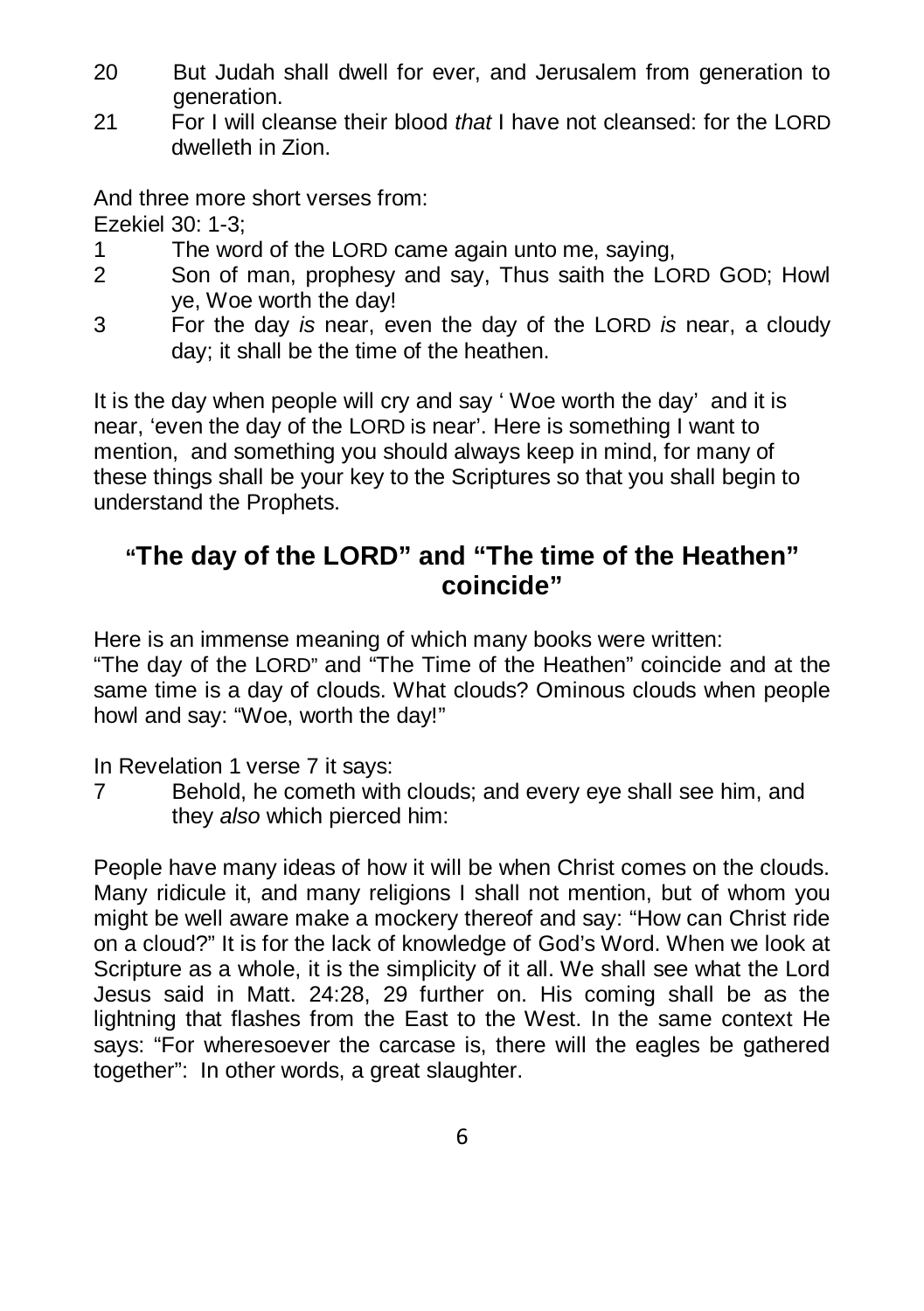## **"The Day of the LORD" and "A Day of Clouds"**

Have you ever seen lightning without clouds? Our great thunderstorms in Spring, first come in the Highveld. Sometimes you get that ominous feeling when the clouds brew up and become dark and make that rumbling noise. You realise how big nature is, and how great the works of God and how small man is. God's Word tells us that "The Day of the LORD" and "The Time of the Heathen" and the "Second Coming of Christ" go together. It is a time of calamity, a time of lightning. Allow me to let you see in your mind's eye that you may prepare yourself, when we continue in greater detail, that I might paint you a picture of things to come. I trust that by the Lord's grace, when I am finished, you may have a clear picture and will understand what the situation is in the world today. What is the challenge? What is the promise? You have to know that. And if you know it, then you can live fully and take your place of full stature in the generation you are living in.

For a better understanding of clouds, calamity and of lightning read what Peter said in his epistle in 2 Peter 3:10;

10 But the day of the Lord ........

(See, here is the day of the Lord again, remember what we read in ....)

Ezekiel 30:3;

- 3 ........"For the day is near, even the day of the LORD is near, a cloudy day".
- 2 Peter 3;
- 10 ..........But the day of the Lord will come as a thief in the night; in the which the heavens shall pass away with a great noise, and the elements shall melt with fervent heat, the earth also and the works that are therein shall be burned up.

Therefore, the day of the Lord is also a day when the heavens shall pass away with a great noise. It will probably be the biggest thunderstorm you have ever experienced. It will be child's play in comparison to the melting of the elements with fervent heat. The earth also and the works that are there in shall be burned up: This is also The Day of the LORD and The Time of the Heathen, and The Day of Clouds.

#### **To Understand the Bible**

We need to understand the Bible, but the reason so many people do not understand it is because they fail to see that when the Bible speaks of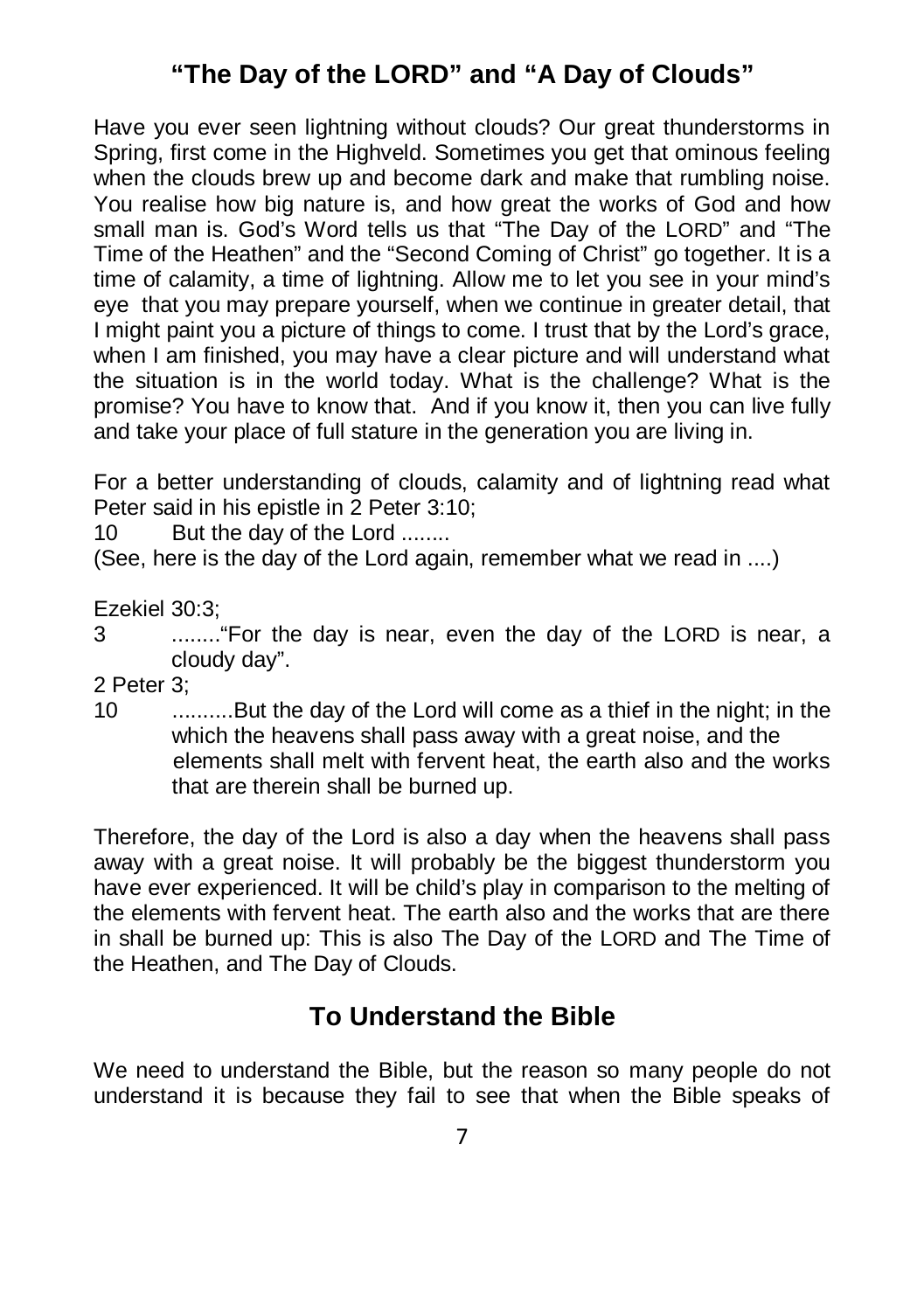something in a certain term, it never changes. The Bible does not switch its terms around. Therefore if you take a concordance for instance, and you take all the verses in connection with "The Day of the LORD", you have one term only. Whether it is in the Old Testament or in Ezekiel where it refers to "The Day of the LORD", or whether it is in Matthew or in Peter where he speaks of the Day of the Lord or whether it is in Revelation, it speaks of the same day. You will get the complete meaning of it.

For example, you will see that the day of the Lord comes as a thief. That does not mean that if I blink my eyes for a moment, then a room full of people will suddenly be half empty, while nothing has happened outside, yet a couple of people simply disappeared. A completely wrong concept. Because people do not allow God's Word to interpret itself.

Let us read from Jeremiah 30: 4-7;

- 4 And these *are* the words that the LORD spake concerning Israel and concerning Judah.
- (Take note: Israel **and** Judah).
- 5 For thus saith the LORD; We have heard a voice of trembling, of fear, and not of peace.

(Remember that).

- 6 Ask ye now, and see whether a man doth travail with child? wherefore do I see every man with his hands on his loins, as a woman in travail, and all faces are turned to paleness?
- 7 Alas! for that day *is* great, so that none *is* like it: it *is* even the time of Jacob's trouble; but he shall be saved out of it.

A time of distress for Jacob. Do you remember for whom? For Jacob. A time of trouble, and here it speaks again of the Day. For that Day is great, it is a time of terror. There is fear and no peace.

Again: The Time of the Heathen Again: a Time of Clouds. Again: The Time of the Day of the LORD.

#### **What do these Things Mean?**

Another very important matter we need to understand, if we ever want to understand the Prophecies, is that the Bible divides man, all mankind, into two main groups: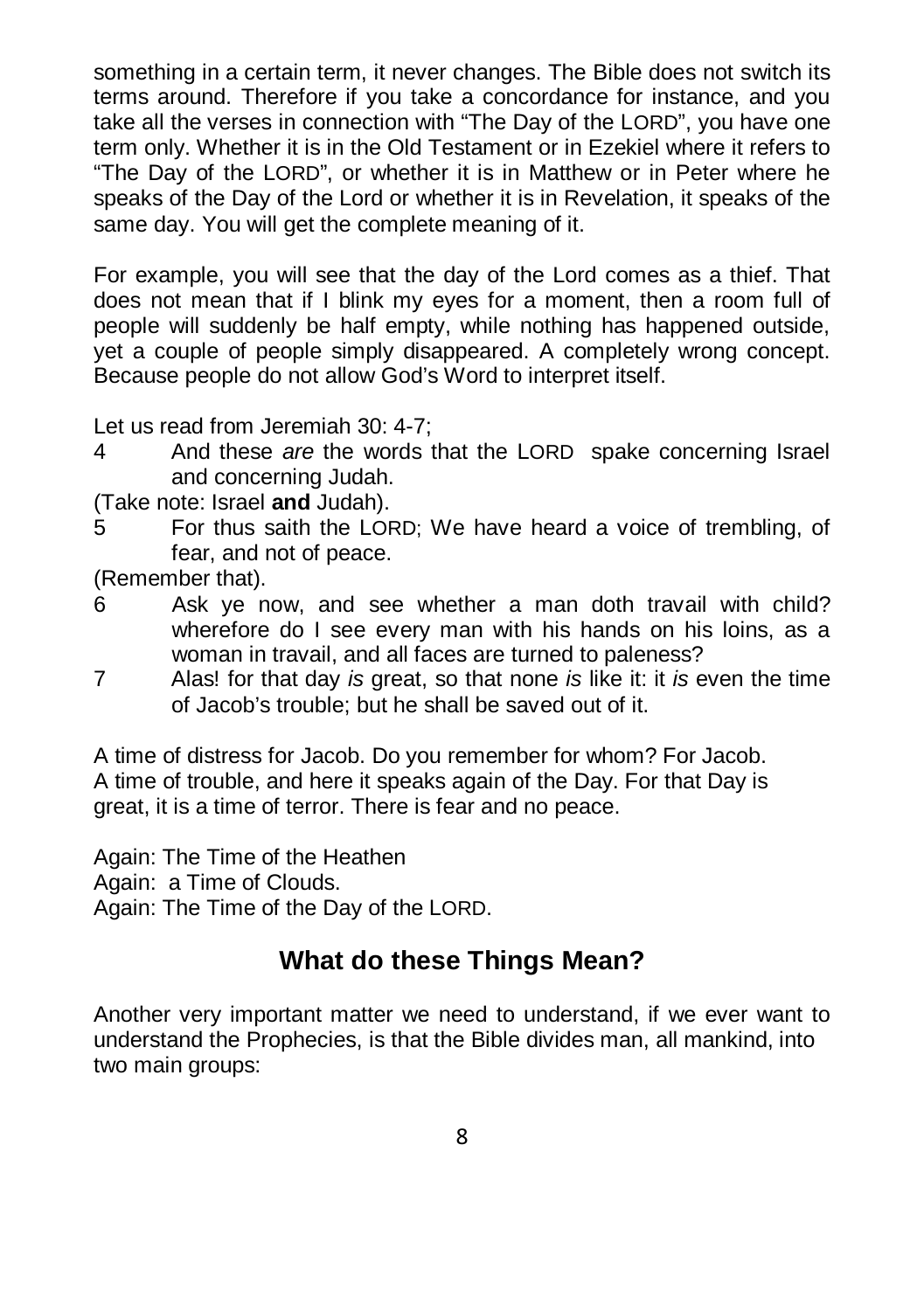The one group is called "the nations, or the heathen or the gentiles". The other group is: "Israel".

There are only two main sub-divisions in the Bible. Thus, we must look carefully with whom God deals.

Either He deals with "the nations", or He deals with "Israel".

You find that it is always "the Nations" versus "Israel". Israel, who are God's "Chosen People".

The other point which I've already made, but want to repeat because it is so important and you may underline it or make a note of it, and meditate upon it:

"The Day of the LORD" and "The Time of the Heathen" always coincide. This will open up a world of meaning to you.

I would just like to repeat this Scripture:

Ezekiel 30: 3;

3 For the day *is* near, even the day of the LORD *is* near, a cloudy day; it shall be the time of the heathen.

"The Day of the LORD"  $\angle$  "The Time of the Heathen" it will be.

We now look at Joel 3:14 (from the portion we have already read):

- 14 Multitudes, multitudes in the valley of decision: for the day of the LORD *is* near in the valley of decision.
- (In the valley of decision!)
- 10 Beat you plowshares into swords, and your pruninghooks into spears: let the weak say, I *am* strong.
- 9 Proclaim ye this among the Gentiles; Prepare war, wake up the mighty men, let all the men of war draw near; let them come up:

(A time of gathering, a time of calling together the nations for war, and the day of the LORD and all that goes together with that).

We look at Ezekiel 34:12 a portion we have not read yet.

12 As a shepherd seeketh out his flock in the day that he is among his sheep *that are* scattered; so will I seek out my sheep, and will deliver them out of all places where they have been scattered in the cloudy and dark day,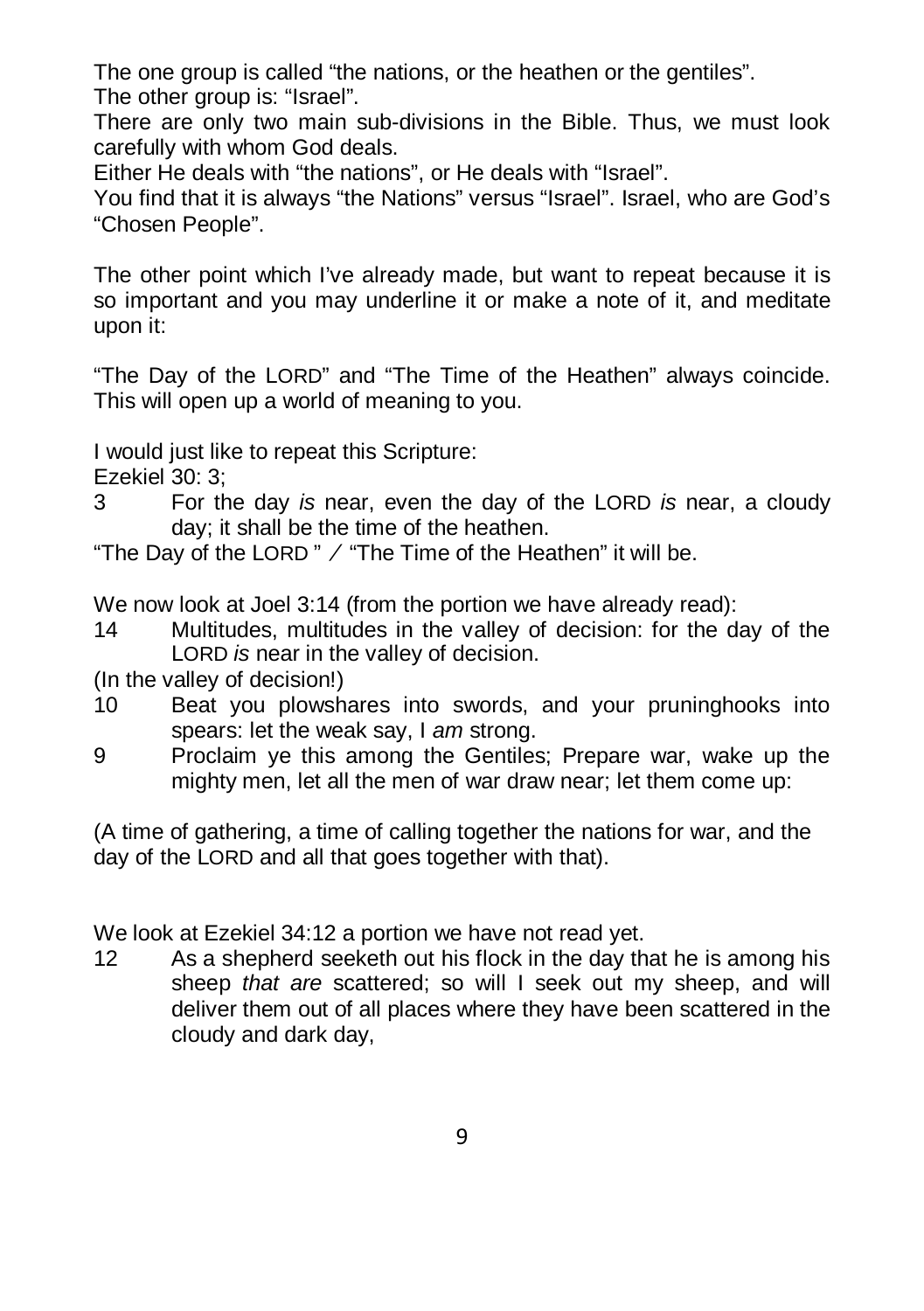## **On the Cloudy and Dark Day**

We have seen that the Cloudy day is The Day of the LORD. And the Cloudy day is also the time of the Heathen. A time of turmoil. A time of reckoning. A time when the earth shall be shaken. When the heavens shall pass away with a great noise. The elements shall melt with fervent heat. Spectacular! Mighty! I'm not saying this to be sensational, for this is the language of the Bible. This is the time we are approaching and when we look around us, we see the heathen getting ready to overrun the world, to overtake it and this is the time we are living in.

Dear reader, this is the time to prepare yourself and to see where you stand with God.

#### **The Glorious Promise**

I "will deliver them out of all places where they have been scattered in the cloudy and dark day". I thank God for this promise to the believer. I would like to point out to you that God is speaking here of his people. He is speaking of His people Israel, the literal Israel nation. Please refer to my other books on this subject.

I am giving you this introduction so that you may understand the world in which you live, and what you may expect in the immediate future and what your "standing" ought to be. Whether you are a teacher, or a factory worker, an advocate, or prime-minister or a judge or housewife, or whatever you may be. If you know where you are going, if you have direction, then you can trust and then you can shine for the LORD.

#### **Time of Violence**

Now let's first look at the day of the LORD. In short, it is the process of overthrowing this present system by violence to make room for the Kingdom of God on earth. Dear reader, we are living in a time of violence. So far the violence has been from the ranks of the heathen and the Goddespisers. But let the world wait for God to perform His violence, then he will see how we are living. No matter what system it is; whether it is democracy as we call it or whether it is Communism, this world system and even our own system, is not God's system.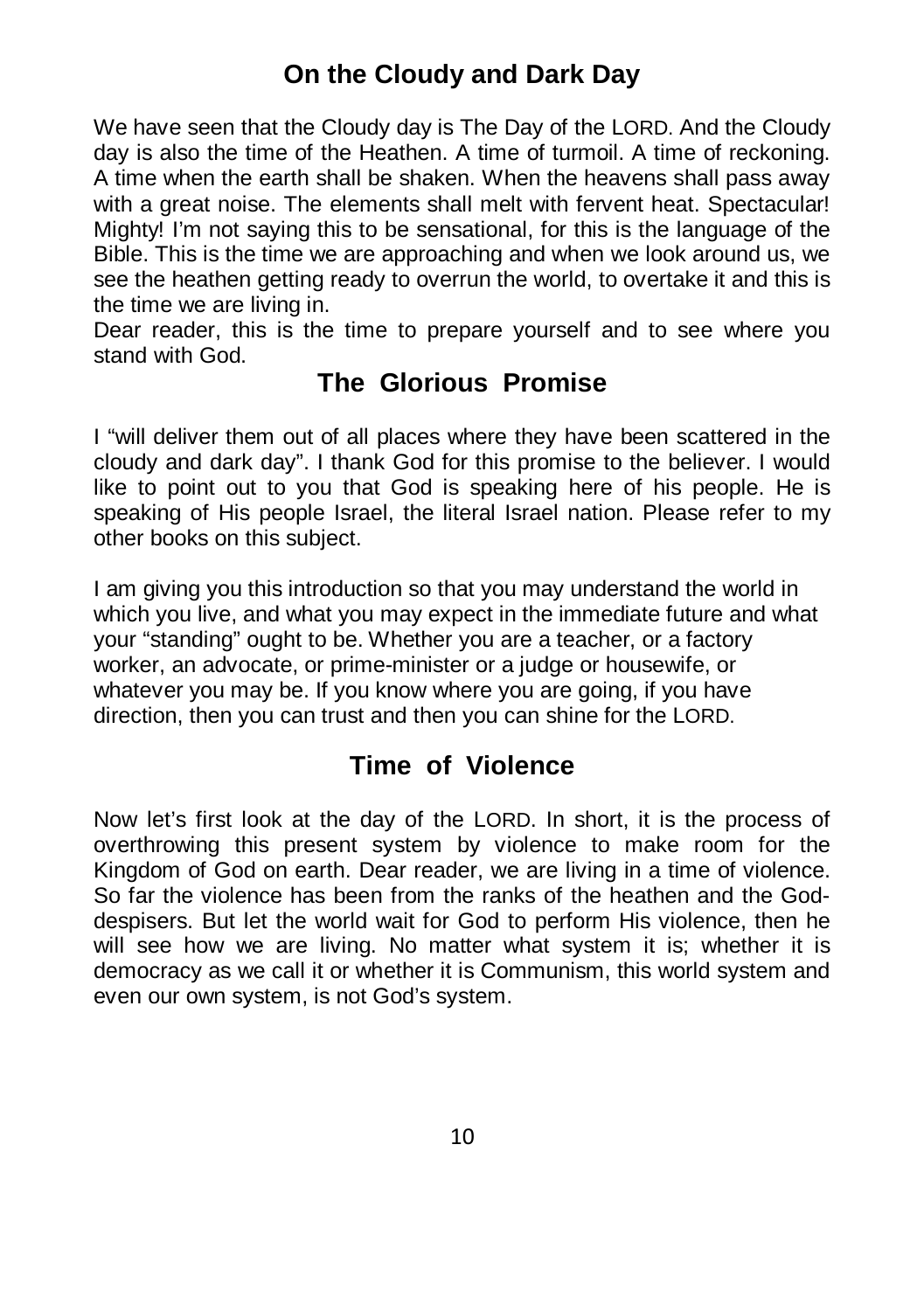#### **God's System is a Theocracy. God's System is God's Government on Earth.**

Therefore our Lord Jesus taught us to pray:

"Our Father, who art in heaven. Hallowed be thy name. Thy kingdom come. Thy will be done in earth, as it is in heaven".

The entire Scripture points to the day when the Lord Jesus will return to this earth, when He shall come and take over the driving reins of this old world, which at the moment, is on a fast track like a lot of horses. Who is holding the reins? We are looking for someone to lead. The world is looking for a leader. Isn't it amazing that in the world's greatest anxiety, there is such a lack in true leadership?

#### **The World needs a Leader**

When we look at the United States of America, the bitter taste of a "Watergate" is still fresh in one's mouth. The leadership of today with President Ford, Henry Kissinger and all that that entails. "Détente" (the easing of strained international relationships) between East and West - you can form your own opinion around that.

If we go over to Europe:

1. The British Government in it's unstable state; Is it the Tories, or is it the Labour party?

Is it Heath, or Harold Wilson, or now Mrs. Margaret Thatcher?

- 2 If you go to France; it was touch and go or it would have been Francois Mitterand instead of Giscard d' Estaing.
- 3 Portugal is in chaos.
- 4 Germany, Norway, Sweden; on the brink of Socialism.
- 5 If Russia makes her onslaught, the experts agree, although they would not like to admit it, the Russian armies will be at the Atlantic coast in 24 hours.

Europe is weak, and lame, and has no resistance and no leadership.

## **True Leadership belongs to the Man**

Have you ever wondered why? We do not doubt the efficiency of the woman. But I think you will agree that true leadership belongs to the man. Do you know why there are so many women in control; it is because men have become weak. We live in a time of immense defeatism, of absolute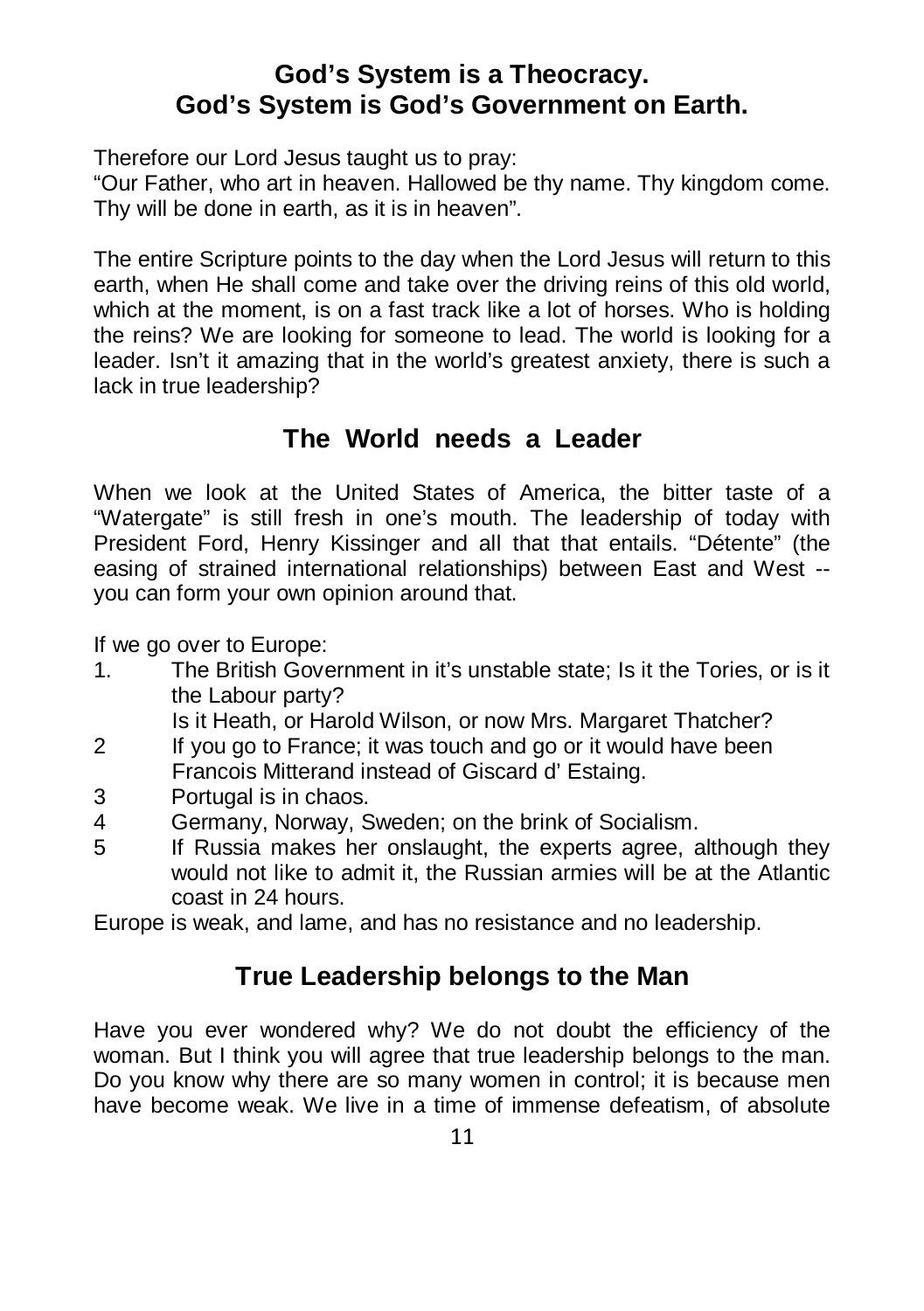sluggishness and weakness. The world needs a leader, and the world shall get it's Leader. It is the Lord Jesus!

#### **Destroyed with Violence**

This world system is first going to be destroyed by violence, and it is the time we are living in.

This is a time when the heathen cannot understand the forces at work in him. There are spirit beings who drive the nations of the world. Because Satan knows and these spirits know, they drive them on to rebel against this Coming King. That is the reason why the heathen is in rebellion. Many books have been written to analyse the current world situation. Is it now because the colonial powers exploited the under-developed people?

Perhaps there is a hint of truth in that. Or is it perhaps the "have's" who have wronged the "have not's"? But the core of the issue is the heathen himself. He is in rebellion, he does not want this King. The Bible shows us that when He comes, He will reign with competence, and with a rod of iron. Praise His Wonderful Name.

#### **At the End of the Age**

Let us first look at these few verses in

Jer. 25: 31-33;

- 31 A noise shall come *even* to the ends of the earth; for the LORD hath a controversy with the nations, he will plead with all flesh; he will give them *that are* wicked to the sword, saith the LORD.
- 32 Thus saith the LORD of hosts, Behold, evil shall go forth from nation to nation, and a great whirlwind shall be raised up from the coasts of the earth.
- 33 And the slain of the LORD shall be at that day .......

(again, that day of the LORD).

.....from *one* end of the earth even unto the *other* end of the earth: they shall not be lamented, neither gathered, nor buried; they shall be dung upon the ground.

Isn't that horrifying? From one end of the earth to the other end thereof. The LORD has a controversy with the nations, because the nations have a controversy with Him.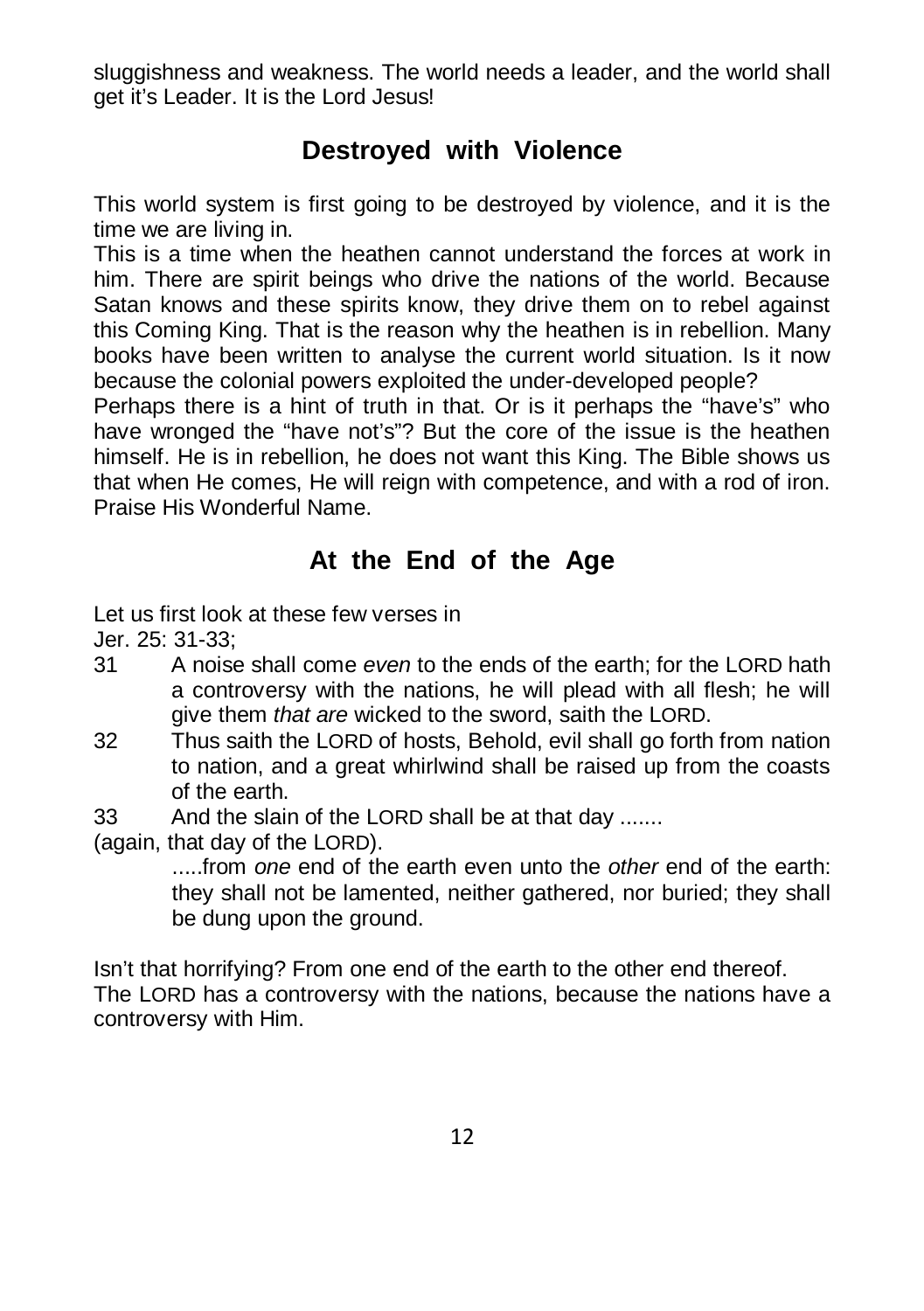Let's look at Jeremiah 23: 19-20;

- 19 Behold a whirlwind of the LORD is gone forth in fury, even a grievous whirlwind: it shall fall grievously upon the head of the wicked.
- 20 The anger of the LORD shall not return, until he have executed, and till he have performed the thoughts of his heart: in the latter days ye shall consider it perfectly.

(Only at the end of days).

## **A Whirlwind**

We can understand this well, because we are living at the end of days. A whirlwind; and the slain that lay from one end of the earth to the other end there of.

In 1954 when the first American (experimental) hydrogen bomb exploded in the Bikini islands, it made a fireball of 4 miles (6.4 km) in diameter. Within a radius of 20 miles (32 km), everything that lived was destroyed. The smoke plumed into the air for 80 feet (24.3 m). Is that not a cloud? Is it not lightning? At 40 miles (65 km) that hydrogen bomb explosion had a brightness equal to that of 500 suns. In other words, if you stood at a distance of 40 miles (65 km) and looked at that explosion, it would have been the same as looking at 500 suns. And that was only one hydrogen bomb.

That fireball of 4 miles (6.4 km) in diameter, develops such "heat" that the air plumes into the sky with the explosion power of up to 80 000 feet (24.4 km) high.

As we know, nature does not tolerate a vacuum. That air ball which is thrust into the sky, causes airstreams of hurricane strength to fill the empty space form all sides.

This immense influx of air together with the turning of the earth, develops into a twirling action, which results in whirlwinds and hurricanes. Have you wondered why a hurricane twirls? Or a whirlwind? The rotation of the earth causes the wind to also rotate, to whirl resulting in a whirlwind.

## **The Intents of His Heart**

Whirlwinds: people that lie from one end of the earth to the other end thereof. "In the latter days ye shall consider it" -- 'understand it perfectly'.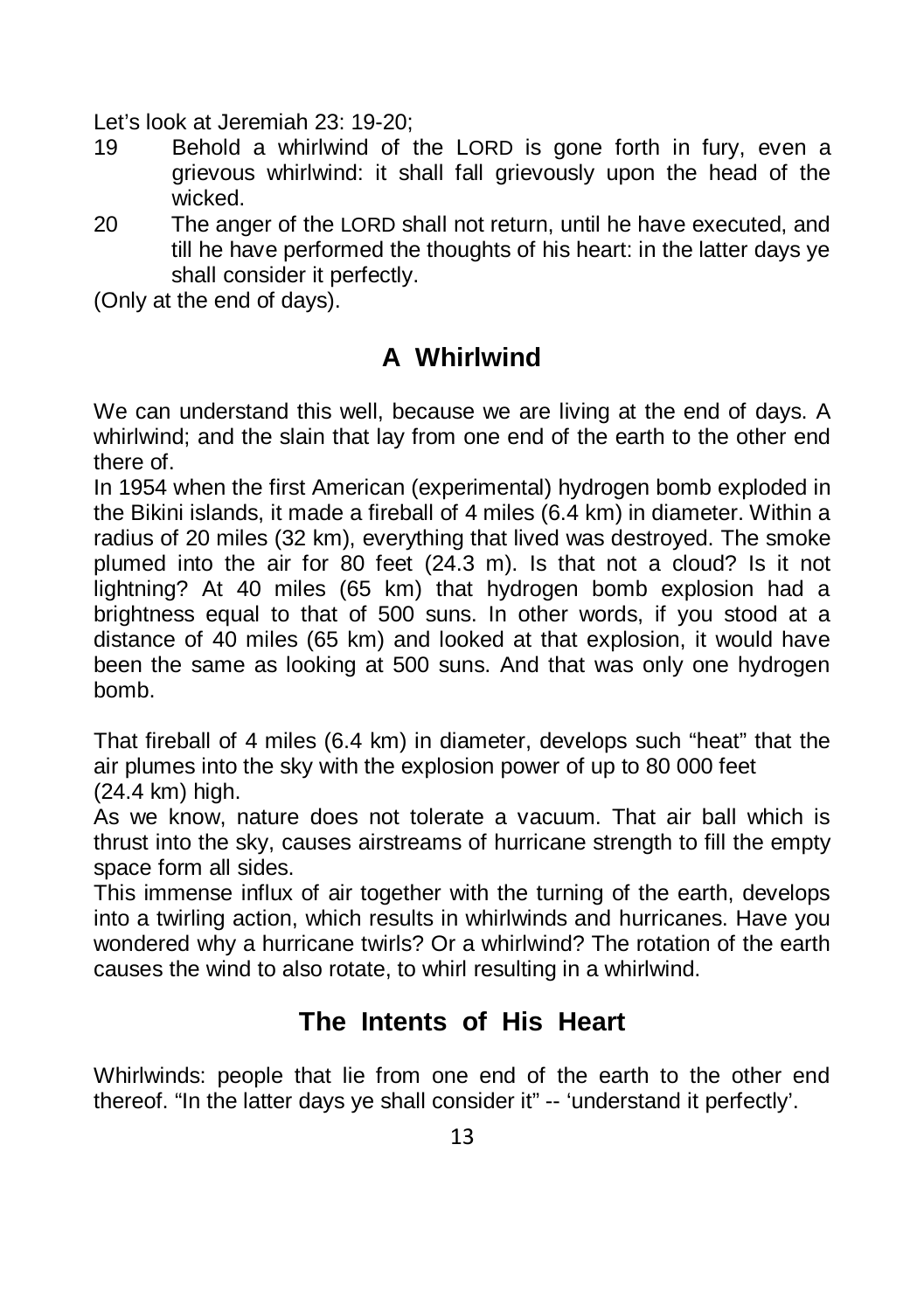Let us look at one more Scripture in Jeremiah 30: 23-24. This chapter that speaks of Jacobs trouble, and we read:

- 23 Behold the whirlwind of the LORD goeth forth with fury, a continuing whirlwind: it shall fall with pain upon the head of the wicked.
- 24 The fierce anger of the LORD shall not return, until he have done *it* and until He have performed the intents of His heart: in the latter days ye shall consider it.

#### **In the Latter Days ye shall Consider it**

There is no commentary on this by any Bible expositor, not even the "Pulpit Commentary by Matthew Henry", or any other commentary you might read. He cannot comment on this, because he hasn't lived in that time. But we are living in that time, and we can understand it, therefore we can comment on it.

"In the latter days ye shall consider it". Isn't it fantastic? Isn't it wonderful?

## **God is a God of Righteousness!**

We are getting closer to that which I have mentioned earlier on, that the day of the LORD is going to be a violent overthrowing of this present world system. A world system of unrighteousness and might. Beloved, there is no righteousness. Do you suppose the establishment as it is today, will abdicate from their position of power? They will have to be thrown down by force. That is what will happen. That is The Day of The LORD. The heathen knows instinctively, without knowing what is driving him, that The King is Coming!

How many years of evangelism have been done? Two thousand years? What nations have come to repentance? The White Western Nations. Not one heathen nation has, as a nation, come to repentance. Do you not consider that 2,000 years have been long enough? They are in revolt against God and against His People, and specifically just prior to the establishment of His Kingdom on earth.

#### **His Kingdom: a King, a People, a Constitution**

Here is yet another very important fact. Have you ever seen a king without a people? Have you ever seen a king and a people without a constitution? These three are essential; a king, a people, and his law. They must all be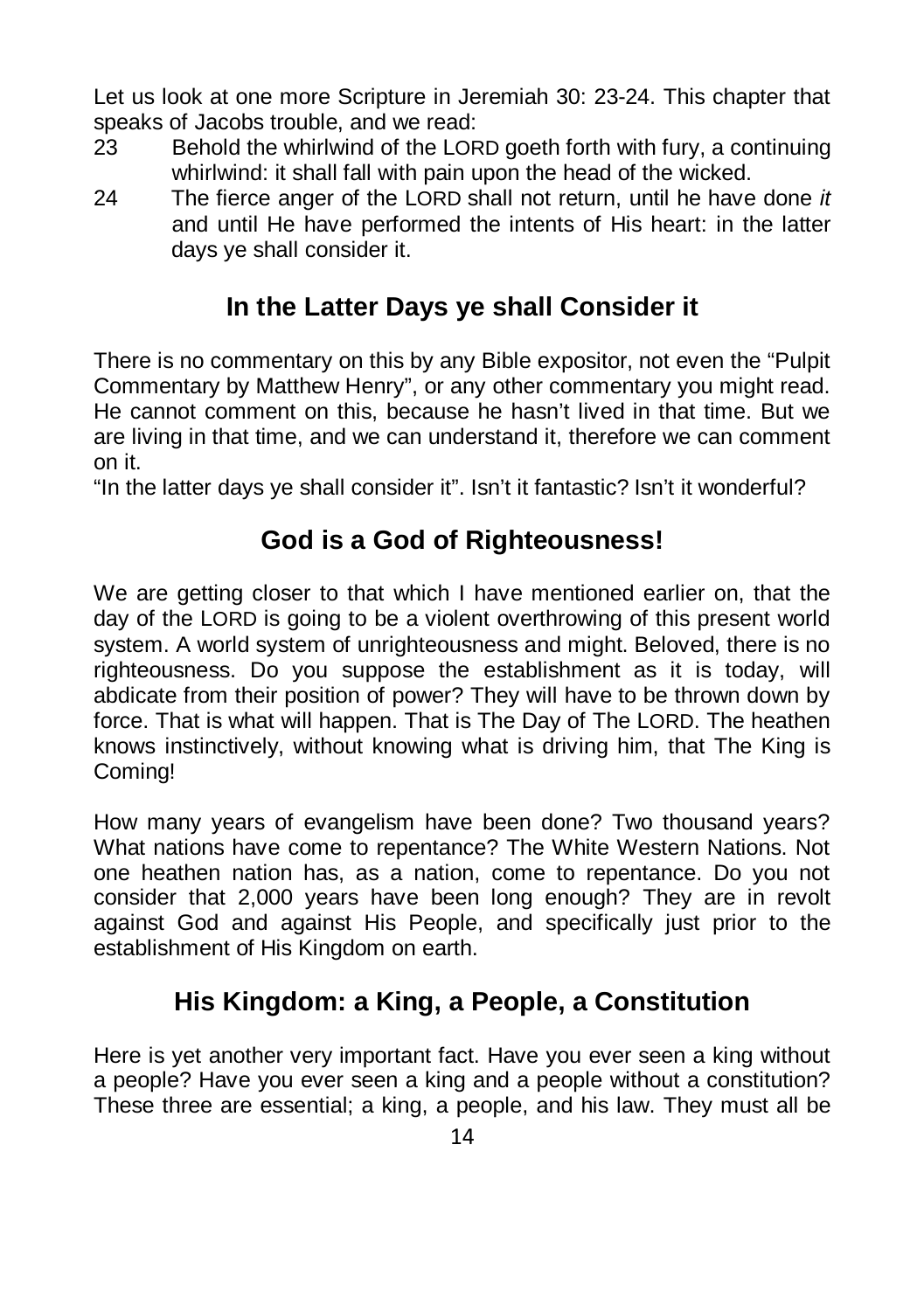there. Without law, there is chaos! Without people, you cannot have a king. Without a king you do not have a kingdom.

The King is coming! He is coming to restore His People, as the promises of God to Abraham, Isaac and Jacob have been made true throughout generations. A glorious awakening is coming for Israel who is to be found in the White Western Nations.

Although our position at the moment, in this time of Jacob's trouble, seems hopeless, in due course the King will come. And the heathen, even though they do not understand it, are in opposition against the King and against the restoration of God's People. That is the explanation of this situation.

Psalm 2:1-5;

1 WHY do the heathen rage and the people imagine a vain thing? (Why do the nations rage? Isn't that precisely what they are doing today?)

- 2 The kings of the earth set themselves, and the rulers take counsel together, against the LORD, and against his anointed, *saying*,
- (That is also exactly true of our day, isn't it? )
- 3 Let us break their bands asunder, and cast away their cords from us.

(Isn't that what they say? Isn't that what they said now with Portugal,

Mozambique and Angola? Is that not what they said all through Africa and South-East Asia? Everywhere, exactly the same.)

- 4 He that sitteth in the heavens shall laugh: the Lord shall have them in derision.
- 5 Then shall he speak unto them in his wrath, and vex them in his sore displeasure

We read in Hebrews 10:31;

31 *It is* a fearful thing to fall into the hands of the living God.

As far as the sinner is concerned it is a fearful thing. May the Lord give us grace to come to a true repentance. But it goes further than that; I would say to the heathen:"It is a fearful thing to fall into the hands of the living God." I want to comfort you and encourage you with this: to give you a vision and may God give grace that we may bring this vision to our nation. I believe it is going to happen. That they will not be afraid of the heathen; and know that He who is with us, is more than they who are against us.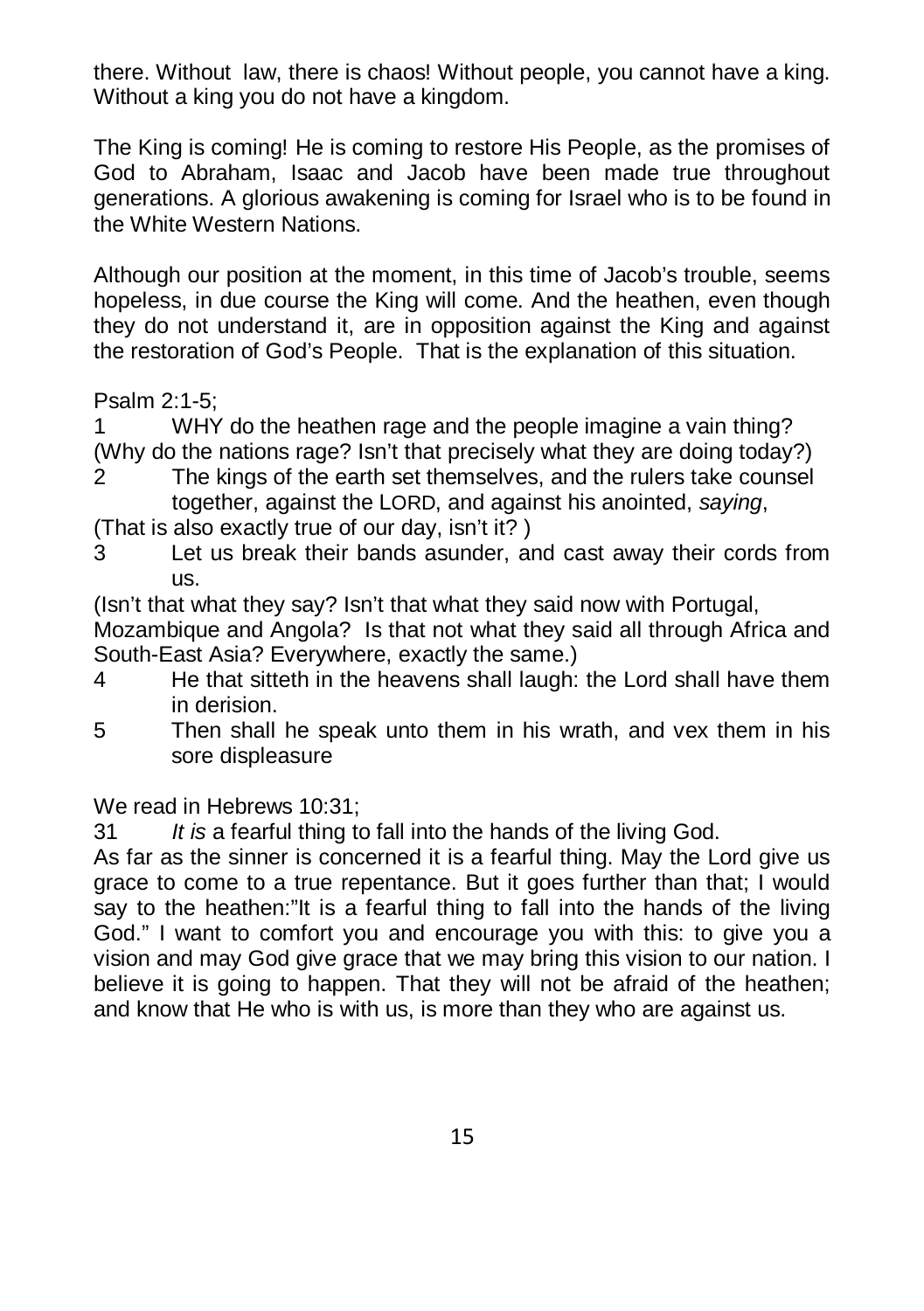# **The LORD Warns the Heathen Nations**

Psalm 2: 5-8;

- 5 Then shall he speak unto them in his wrath, and vex them in his sore displeasure.
- 6 Yet have I set my king upon my holy hill of Zion.
- 7 I will declare the decree: the LORD hath said unto me, Thou *art* my Son; this day have I begotten thee.

(Note verse 8)

8 Ask of me, and I shall give *thee* the heathen *for* thine inheritance, and the uttermost parts of the earth *for* thy possession.

These nations know that they are going to be subdued by the King They know that they shall have to submit themselves under Him and yet in their hearts they are still heathen.

Dear reader, at the Lords return, many of these nations shall remain, for the earth is not going to be totally wiped out.

In Matthew 24: 22 and 2 Peter 3:10 the Lord speaks of the terrible judgements and of the heavens that shall pass away with a great noise, and the elements shall melt with fervent heat.

## **The Terrible Judgements**

The Lord Jesus said:

When the atom bombs and the hydrogen bombs are thrown upon the earth the slain will lie from one end of the earth to the other end thereof. If it continues, no flesh will be saved. Scientists warn against the danger of spontaneous ignition. The one atom will ignite the next etc. Therefore, unless there is a power to stop this, no flesh will be saved.

But in Matthew 24: 22 we read:

22 .......... but for the elect's sake those days shall be shortened.

It is a mistake to say that those elect are the "church" or the believers. They do not understand the Bible neither do they study it. It is not Scriptural.

Take a good concordance and look up all the Scriptures in connection with the "chosen" and you will see the Bible refers to Israel as the chosen or elect in many places. "Thy God hath chosen thee to be a special people unto Himself, above all people that *are* upon the face or the earth": That is the elect.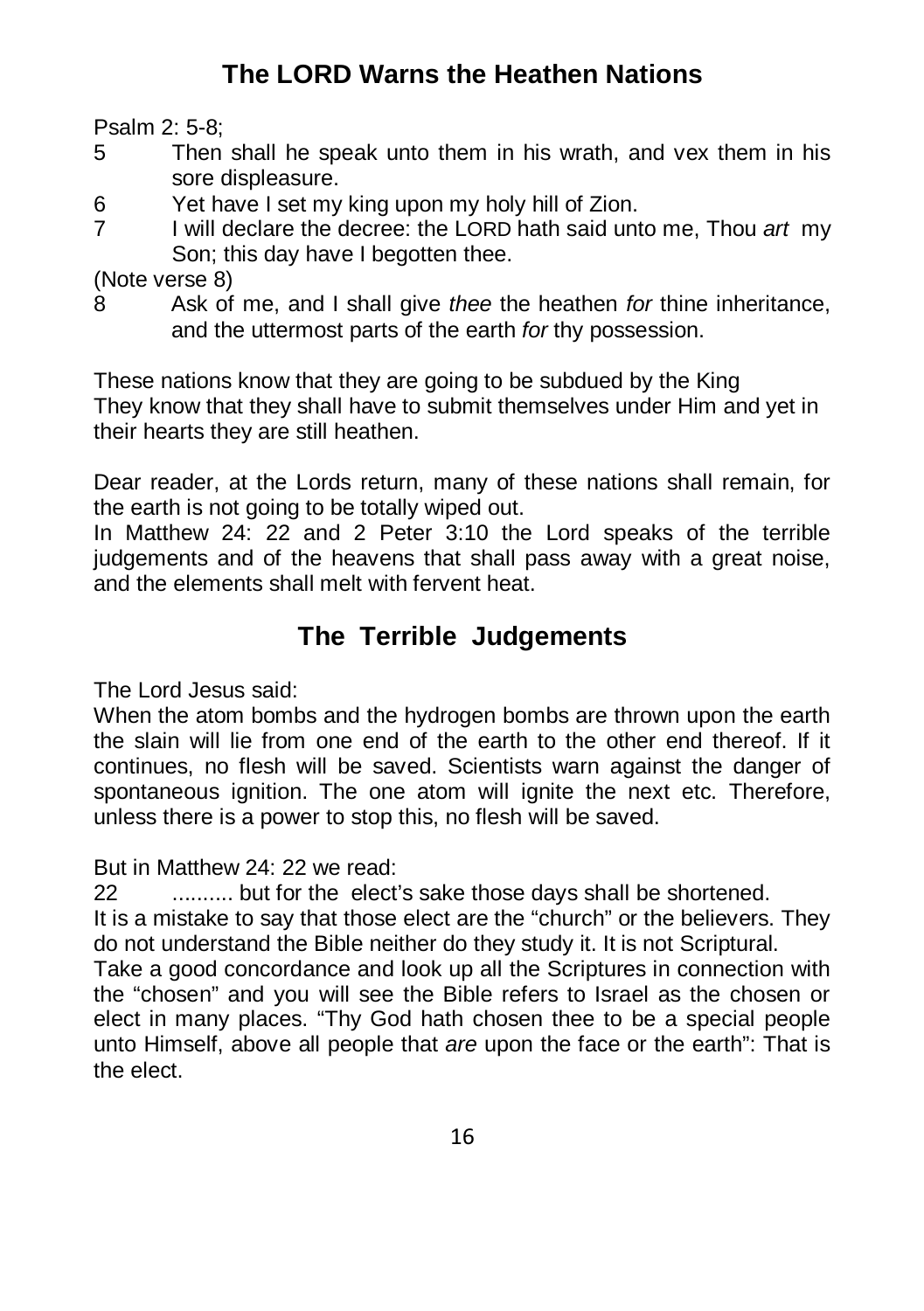God has chosen Israel and the devil hates it, even though the heathen does not know Scripture. The Bible says the devil believes and they shudder. These nations who are in revolt, are going to be brought under the King's Sceptre. Their instinct fights against it. That is what spurs them on.

## **The Language of the Bible**

Psalm 2 : 8 -12;

- 8 Ask of me, and I shall give *thee* the heathen *for* thine inheritance, the uttermost parts of the earth *for* thy possession.
- 9 Thou shalt break them with a rod of iron; thou shalt dash them in pieces like a potter's vessel.

(This is strong language, not mine but that of the Bible. If people want to fight it then they must fight Scripture.)

- 10 Be wise now therefore, O ye kings: be instructed, ye judges of the earth.
- 11 Serve the LORD with fear, and rejoice with trembling.
- (The LORD makes that invitation to them).
- 12 Kiss the Son, lest he be angry, and ye perish *from* the way, when his wrath is kindled but a little. Blessed *are* all they that put their trust in him.

If you go into the customs of the time of the Psalms, you shall find that this "kiss" was a gesture of submission. It was a gesture of surrender. Surrender yourselves unto the Son, before He might crush you.

The LORD speaks and pleads with the heathen. He won't do it of course. We have too many ideas which we have brought over form a false past and which has led us to many false things: e.g. of "A Gentle Jesus, meek and mild". He is KING! He is a Prince! (Monarch).

Beware this time when He comes, He does not come as the humiliated Messiah. This time He comes as the KING OF KINGS and the LORD OF LORDS. (Revelation 19:16 K.J.V.)................

and His eyes were as a flame of fire ............ and His voice as the sound of many waters.......

When He comes to judge.

We read in Psalm 83: 1-8: Enemies all around!

1 Keep not thou silence, O God: hold not thy peace, and be not still, O God.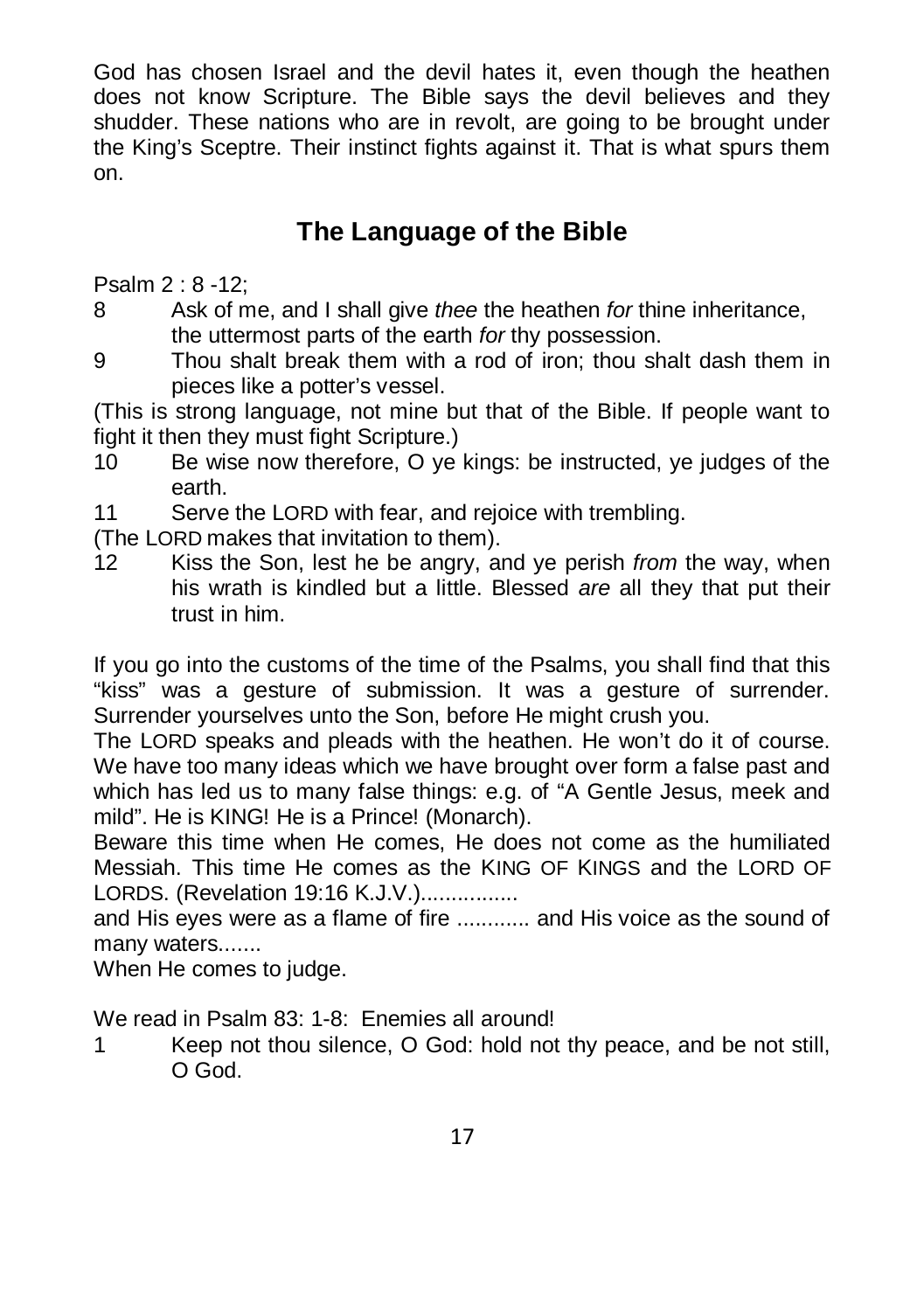- 2 For, lo, thine enemies make a tumult: and they that hate thee have lifted up the head.
- 3 They have taken crafty counsel against thy people, and consulted against thy hidden ones.
- 4 They have said, Come, and let us cut them off from *being* a nation; that the name of Israel may be no more in remembrance.
- 5 For they have consulted together with one consent: they are confederate against thee:
- 6 The tabernacles of Edom, and the Ishmaelites; of Moab, and the Hagarenes:
- 7 Gebal, and Ammon, and Amalek; the Philistines with the inhabitants of Tyre;
- 8 Assur also is joined with them: they have holpen the children of Lot. Selah.

# **The Budding of all the Trees**

Luke 21: 29-33;

- 29 And he spake to them a parable; Behold the fig tree, and all the trees;
- 30 When they now shoot forth, ye see and know of your own selves that summer is now nigh at hand.
- 31 So likewise ye, when ye see these things come to pass, know ye that the kingdom of God is nigh at hand.
- 32 Verily I say unto you, This generation shall not pass away, till all be fulfilled.
- 33 Heaven and earth shall pass away: but my words shall not pass away.

September and October is the beginning of summer and also the time when the trees in nature start to bud. We can understand it, and we say summer is near. This is the example our Lord Jesus used. He told them the parable in verse 29 and said: "Behold the fig tree and all the trees". How many people point this to the Jew only, but the Lord said: the fig tree and all the trees. When all the trees begin to shoot forth, you know that summer is drawing near. We see the budding of the Jewish aspirations. We see the establishment of the Israeli State in Palestine.

There are many other things we ought to know concerning it and of which I shall mention further on. That there is a budding of Jewish nationalism is certainly a fact. However, there are other sinister powers who exploit it for their own ominous purposes and with which they succeed very easily as a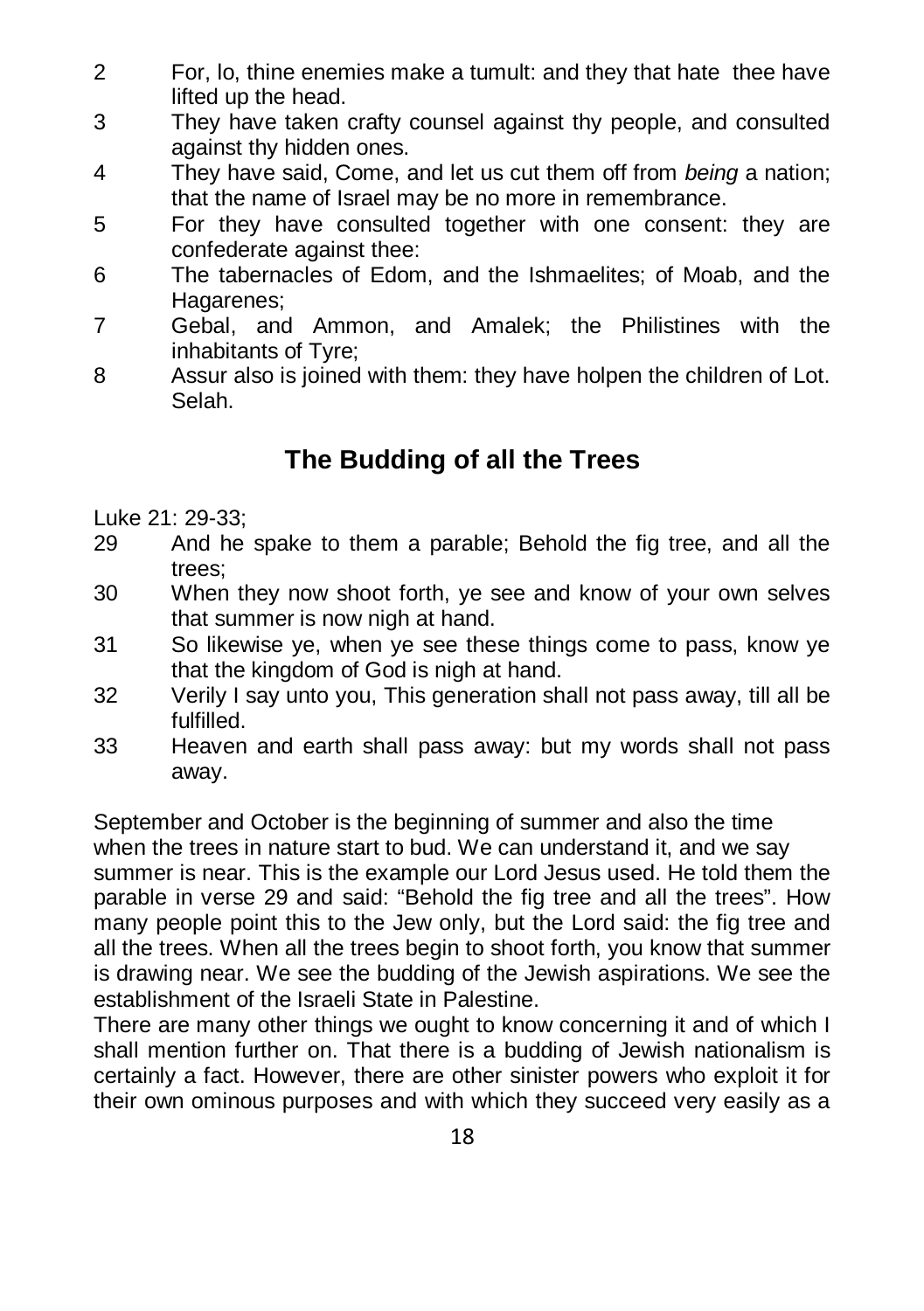result, I believe, of the Christian church who is blind and play along with them in ignorance. Instead they should have truly opened God's Word and preached the truth.

On the 16<sup>th</sup> of May 1948 the present Israeli State came about. In 1945 the second world war ended. Since 1945 there has been a harvest of trees budding throughout Africa. "Uhuru!" from North to South. The one small African state after the other got their independence. A budding of Nationalism took place:

- 1. Look at the chaos in Africa today, which has spread as far as Angola and Mozambique; and what about our own black nations in our own country.
- 2. In the far East, old colonial powers such as Holland and France had to withdraw.
- 3. The last bastion, Vietnam, which America tried to save and were forced to give up after the greatest humiliation in her history.

The Lord says: "When they shoot forth, then you will know that summer is near".

Luke 21: 31;

31 So likewise ye, when ye see these things come to pass, know ye that the kingdom of God is nigh at hand.

When you see the trees bud, when you see the heathen pushing out their breast, as they begin to claim up their rights, whilst they prepare themselves for rulership, but cannot even feed themselves. He claims his rights, his national possessions, which he thinks he deserves.

The Lord Jesus said when you see this (in other words, the heathen rising up). know then that the Kingdom of God is near.

In 1945 was the first budding of the trees, 1948, that period. The Lord Jesus said: This generation shall not pass away, till all be fulfilled, "when ye see these things come to pass, know ye that the Kingdom of God is nigh at hand.

Luke 21: 32

32 Verily I say unto you, This generation shall not pass away, till all be fulfilled.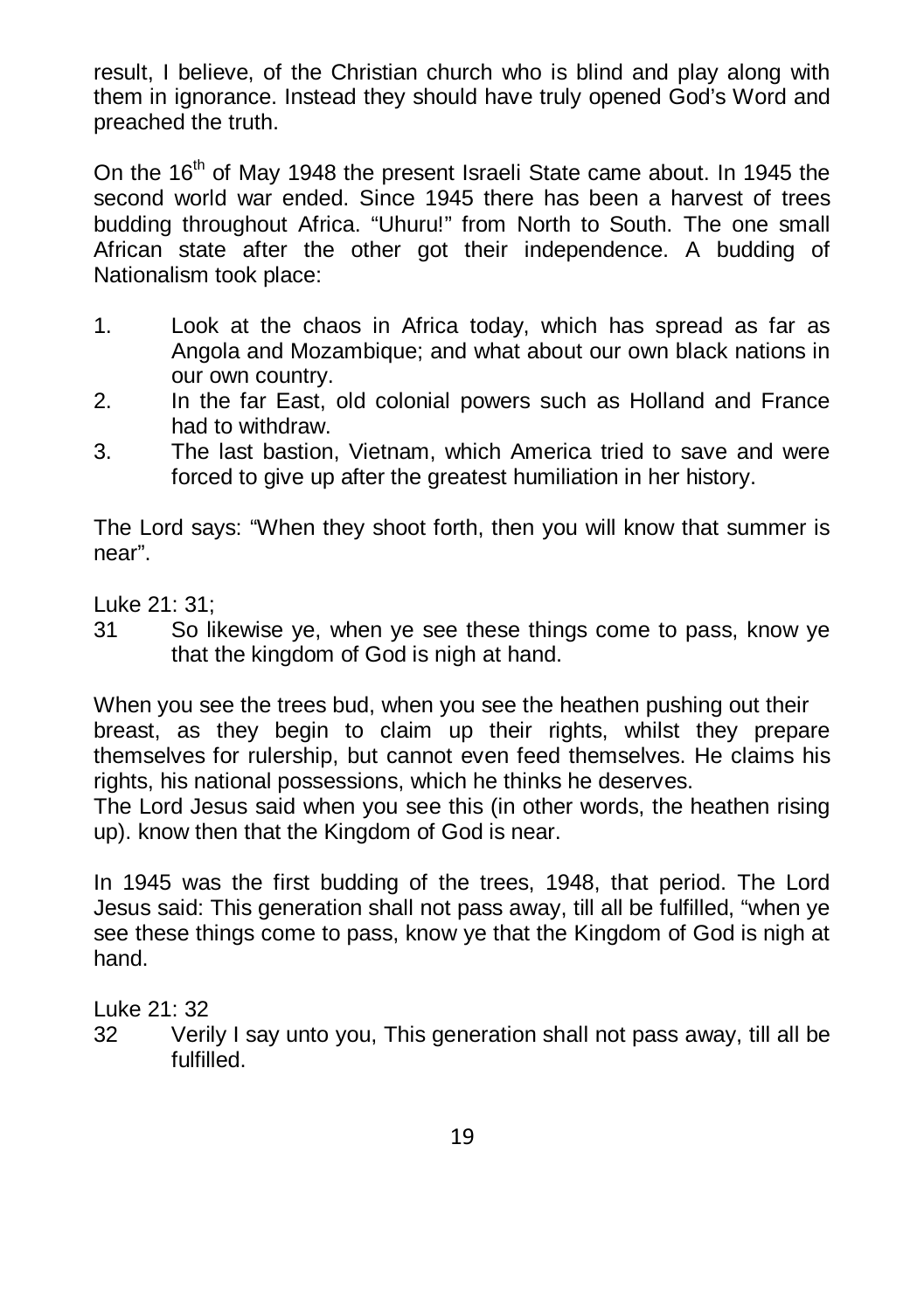If our leaders in the West could have understood these Scriptures it would have helped them to determine their policy, to plan ahead and not be misled by the heathen. There is no such thing as détente. There is no such a thing as peace. It is war, it is the time of the heathen and he is preparing himself. He will pretend to make peace with you, or to make a covenant, just so that he can give you the death blow when you least expect it. I don't want to leave out some fantastic information which I believe you should know.

#### **Gold and Russia's Weapon Onslaught**

Just a few bits of information, of which you can further read in my booklet on "Russia in Prophecy". We know that lately there have been immense new oilfields discovered in Siberia. We know of their immense gold reserves. We saw their recent purchases of grain from America. Our own South African gold price has been affected and has dropped considerably as a result of great supplies of gold that Russia pushed into the market, to pay for American grain. That in one instant, when they plan their final blow, they can push their gold into the world market which will cause our gold to drop to the point of absolute economic collapse. Naturally, total chaos will follow, and then they will make there final onslaught.

#### **Armageddon**

Revelation 16: 12-16;

- 12 And the sixth angel poured out his vial upon the great river Euphrates; and the water thereof was dried up, that the way of the kings of the east might be prepared.
- 13 And I saw three unclean spirits like frogs *come* out of the mouth of the dragon, and out of the mouth of the false prophet.
- 14 For they are the spirits of devils, working miracles, *which* go forth unto the kings of the earth and of the whole world, to gather them to the battle of that great day of God Almighty.

(There is that great day again).

- 15 Behold, I come as a thief. Blessed *is* he that watcheth, and keepeth his garments, lest he walk naked, and they see his shame.
- 16 And he gathered them together into a place called in the Hebrew tongue Armageddon

That is what everything is leading up to. The kings of the East.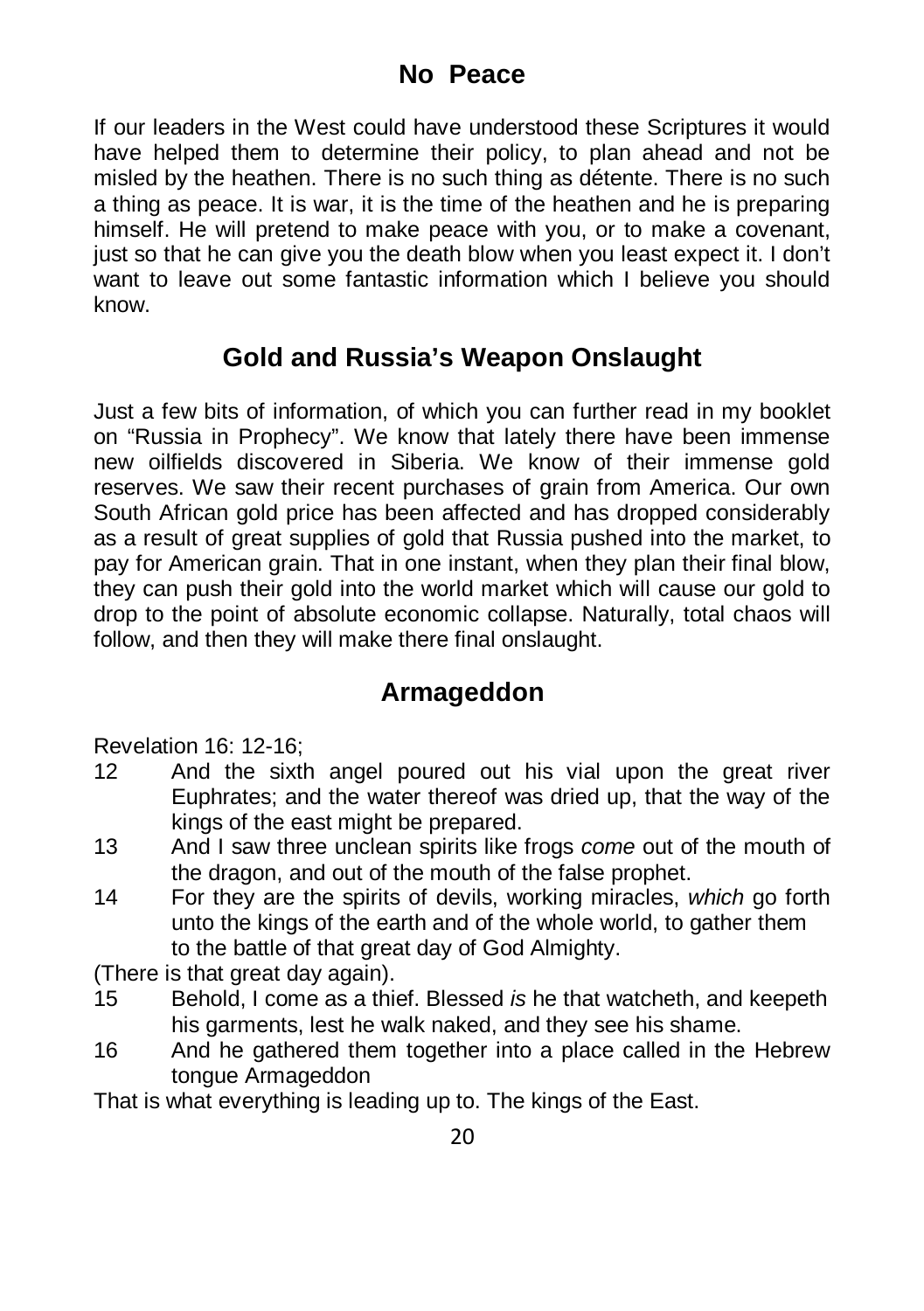#### **Eastern Nations**

As we look at these eastern nations, we see that they have not changed. If you want to see which nations today are the ones of the Bible, just look at their characteristics. Look at what they are doing today. And you will know who they are. I am now going to show you who they were in the days of the Bible and how they came from the East.

#### **Great Multitudes of the Heathen Nations (As grasshoppers in multitude.)**

We look at China with a population of 800 million people and her growth of approximately 50 million per year. Look at the millions in South-East Asia, and the almost 600 million in India and the 250 million in Russia Also the millions of Eastern Europe and approximately 220 – 250 million in Africa. With all of this in mind, take a look at the following Scriptures:

Judges 6: 3-5, 33;

- 3 And *so* it was, when Israel had sown, that the Midianites came up, and the Amalekites, and the children of the **east**, even they came up against them;
- 4 And they encamped against them, and destroyed the increase of the earth, till thou come unto Gaza, and left no sustenance for Israel, neither sheep, nor ox, nor ass.
- 5 For they came up with their cattle and there tents, and they came up as grasshoppers for multitude; *for* both they and their camels were without number: and they entered into the land to destroy it.

Verse 33:

33 Then all the Midianites and the Amalekites and the children of the **east** were gathered together, .......

(that "gathered together" – Japan, China and all the nations under Communistic rule.)

33 ........and went over, and pitched in the valley of Jezreel.

Judges 7: 12;

12 And the Midianites and the Amalekites and all the children of the **east** lay along in the valley like grasshoppers of multitude; and their camels *were* without number, as the sand by the sea side for multitude.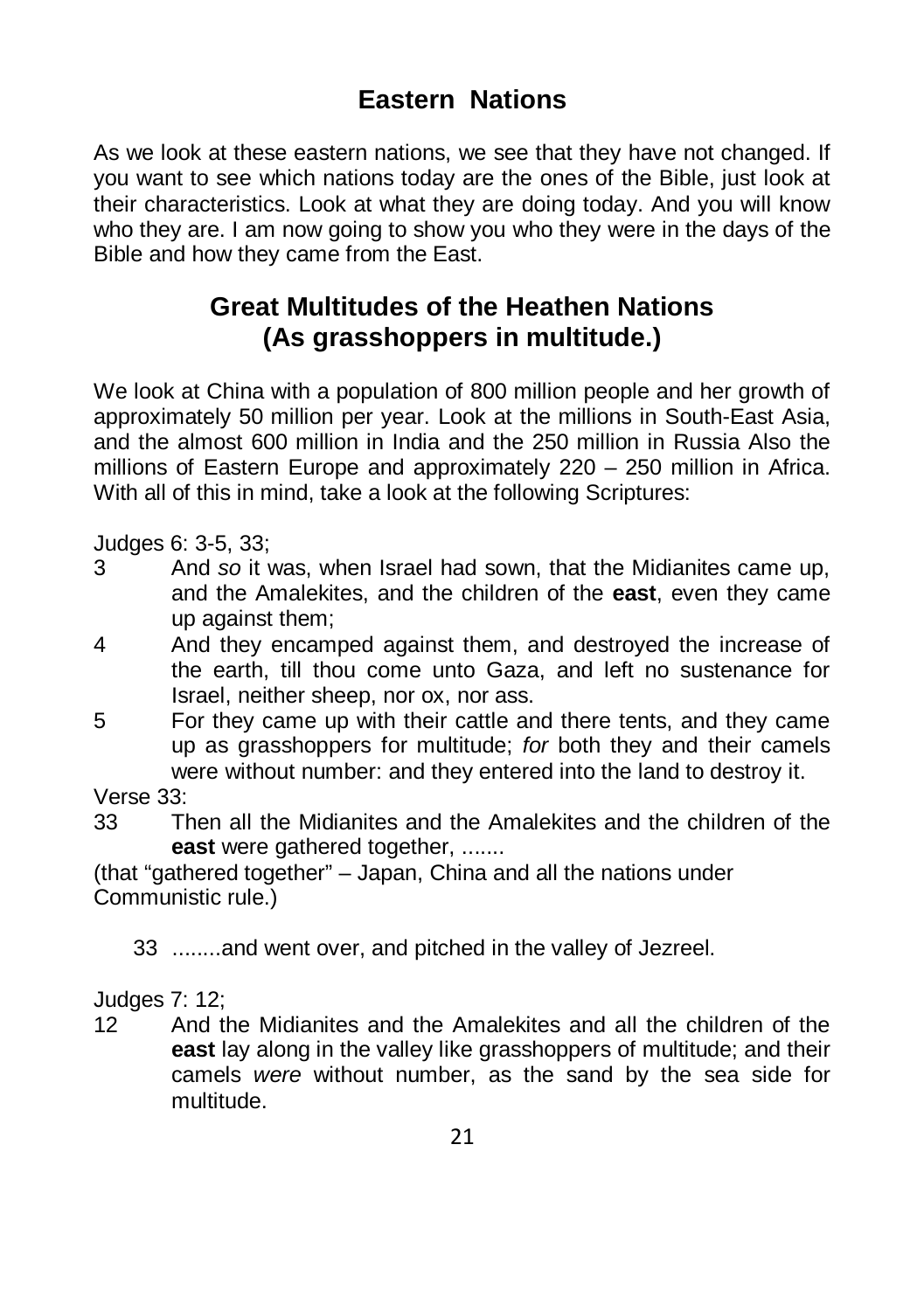Just look at their "camels" today, their tanks, their aircraft, their ships and submarines.

In the booklet I wrote in 1962 on "Russia in Prophecy", I wrote on what the experts say: that if Germany had half the submarines that Russia had in the last World War they would have been able to coerce the Western Nations into a compromise. If they had the same amount, they would have conquered them. Today the oceans of the world are strewn with Russian submarines, many of them are nuclear-driven, with nuclear missiles on them, which can be fired from under the water at a distance of 1000 -2000 miles causing total devastation.

# **Satanically Inspired**

The Western Nations' cities, Britain, Western Europe and America are exposed. The Communists have planned this right from the start – these plans are Satanically inspired. Many of their predictions, for example in the days of Lenin were almost prophetic – they said that they would have world domination by 1973-1975. The year 1975 is not yet over and look what they have already achieved. As in the days of the Bible, in the days of the Judges, in the days of Gideon. It was the God of Gideon who gave him the victory, and will give us the victory and none other.

### **Spirit Filled Men and Woman of God's Word**

We must become men and woman of vision, we must understand God's Word. We must understand the times we are living in. We must learn once more to know our God. We must know Him in His Power. We must know Him for what the Bible says He is.

The Almighty God! The God who can put His Spirit upon a man and inspire him to say as David said:

"With My God I have leaped over a wall and run through a troop!" As a David who could say to Goliath in

1 Samuel 17:45;

45 Then said David to the Philistine, Thou comest to me with a sword, and with a spear, and with a shield: but I come to thee in the name of the LORD of hosts, the God of the armies of Israel, whom thou hast defied.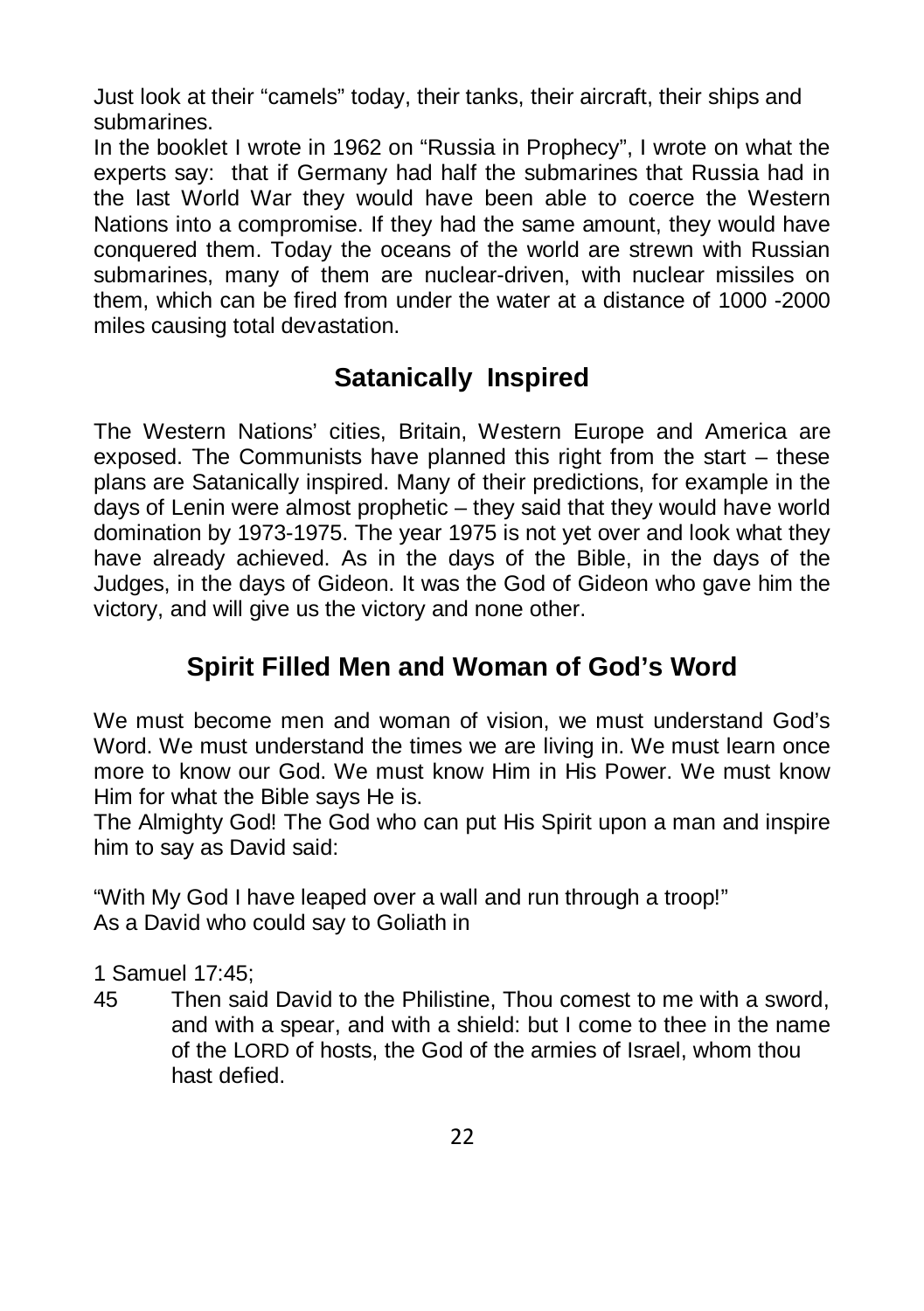So many people say: "Poor David when he stood up before Goliath, he was only 17 years old. The Bible says he was but a youth. It warms my heart, I don't say poor David, I say: poor Goliath, for he did not stand a chance. David had the Lion of Judah, the KING OF KINGS AND THE LORD OF LORDS on his side! (See K.J.V. ..Rev. 19:16) That is what Goliath was confronted with. It is our God, and it is His promise.

#### **Jacob's Trouble – he shall be delivered out of it**

All Scripture culminates in this. The end speaks of grain and new wine, it speaks of abundance, it speaks of blessings in the midst of distress and calamity. It is The Time of Jacob's Trouble. But let me show you some wondrous things.

Let us read from Jeremiah 30: 7 once again:

7 Alas! for that day *is* great, so that none *is* like it: it *is* even the time of Jacob's trouble; but he shall be saved out of it.

Do you see, he shall be saved out of it. Our people must know this. Our people only hear of being outnumbered. We only hear of immense weapon capacity, of how Russia surpasses us even on technology levels. They have better submarines, and are inundating the Atlantic oceans so much so that it is becoming a Russian sea. All I have said about the Russian submarines etc. is true, but our people are not told of that which God provides.

#### **Saved out of The Trouble**

I want to point out a few facts about this: "saved out of it"

Just to point out to you, how we read our Bibles – the reason why we do not know the Bible. If for instance you read: "it is The Time of Jacob's Trouble". What does it mean? If you want to know, please read again where Jacob was in trouble. Then you shall see and understand. Therefore, let's read Gen. 32 and see what happened there, when Jacob wrestled with the Angel.

Remember where Jacob reached the Jabbok river and heard of his brother Esau approaching with his four hundred fighter men. And Jacob had only his women and children and was completely vulnerable.

That night Jacob by the Jabbok River, wrestled with God until daybreak. That was the "trouble" and he said: "Deliver me, I pray" and I will not let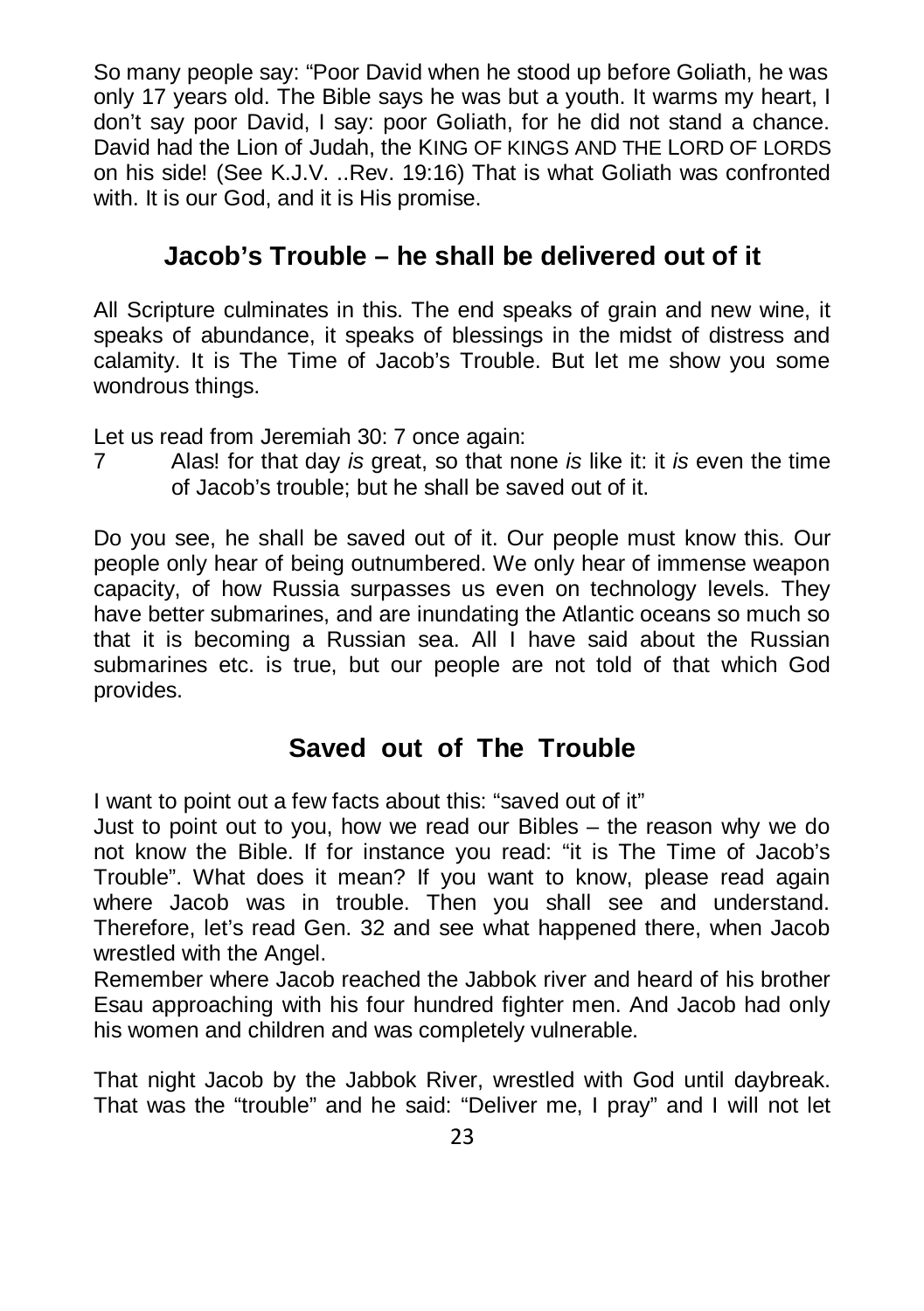Thee go, except Thou bless me! And He touched the hollow of Jacob's thigh so that it was out of joint, and He changed his name to Israel. And then he went out to meet Esau, and Esau's heart had been changed. In the time of Jacob's trouble God met with him.

In our time of trouble God and His angels are going to meet us.

#### **The Angels of God are going to come to our Aid Visibly**

Dear reader, the Bible is full of it, namely that in the end times, in The Day of the LORD, when the heathen will make their final onslaught, it is then that Heaven will intervene. God's angels will visibly come to the aid of God's People. In Isaiah 37 we read of one angel of God that killed one hundred and fifty thousand of Israel's enemies in one night.

Now let me show you how beautifully the angels are presented to us : Genesis 32: 1;

1 And Jacob went on his way, and the angels of God met him. (People might generally say: well, the angels of God met him and that's that.)

The Bible was not written like that. The Bible was written as a preview. When God opens your eyes, you see the key. We saw in Jeremiah 30:7 that it was The Time of Jacob's Trouble: and when we look at Jacob when he wrestled with the Angel, he was in trouble. So we also, will yet wrestle with God in our Time of Trouble. The Scriptures are full of it. And he met the angles of God. Now verse 2:

Genesis 32: 2;

2 And when Jacob saw them, he said, This *is* God's host: and he called the name of that place Mahanaim.

I believe the reason why Esau did not fight that day, was because Jacob was surrounded with the angels of God. The Psalmist says: "The angel of the LORD encampeth round about them that fear Him, and: He delivers them.

Let me show you in Joel 3 also where it speaks of the angels. You might never have seen it before, because you did not know how to interpret it. But if I show them to you here, you will say: why have I not seen it before. Again it is because we do not compare Scripture with Scripture.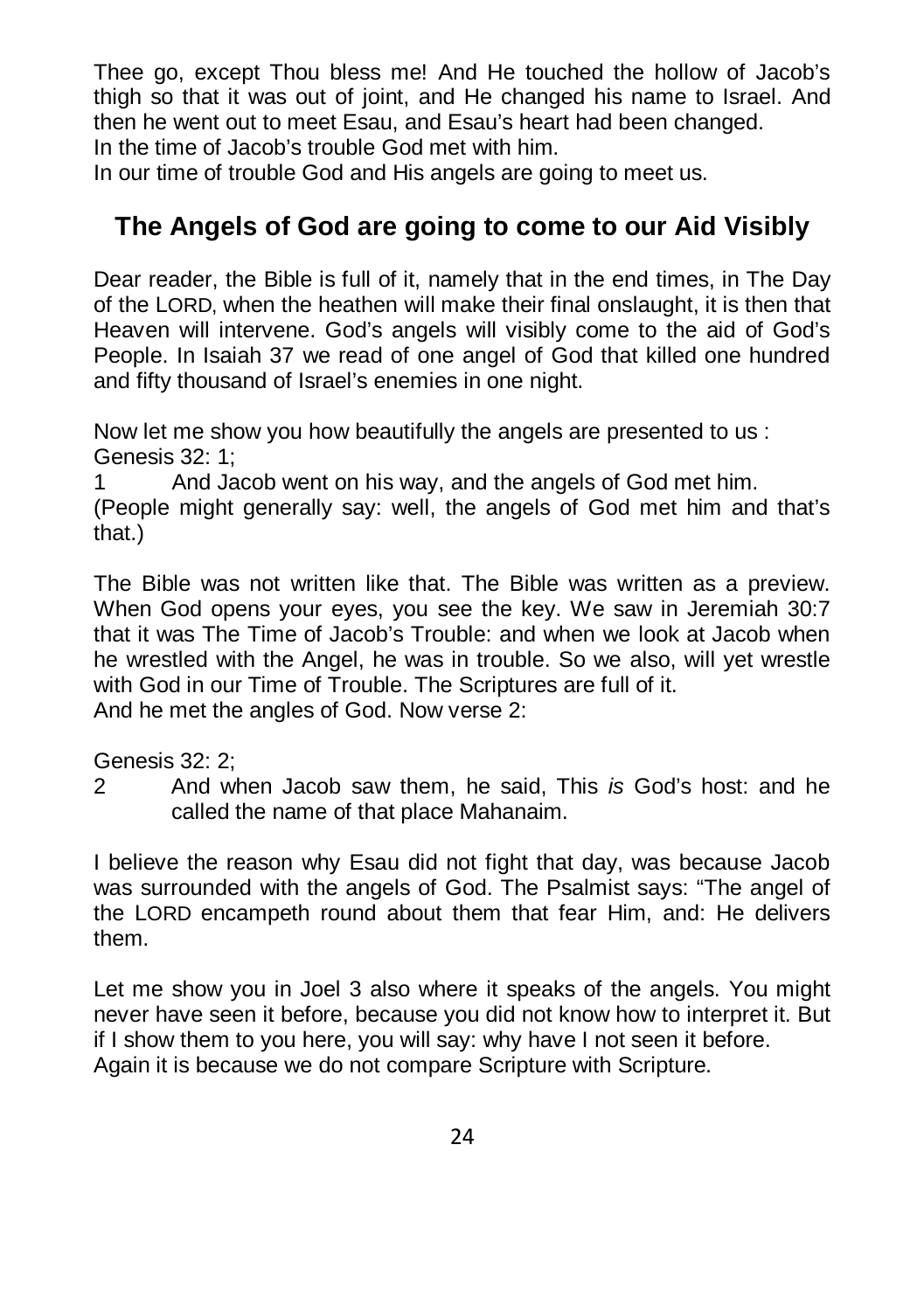#### Joel 3: 11;

11 Assemble yourselves, and come, all ye heathen, and gather yourselves together round about: thither cause thy mighty ones to come down, O LORD

(Who are these mighty ones of the LORD?)

Psalm 103: 20;

That wonderful Psalm of "Bless the LORD o my soul, and forget not all His benefits; etc. "Who forgiveth all thine iniquities; who healeth all thy diseases".

20 Bless the LORD, ye his angels, that excel in strength, that do his commandments, hearkening unto the voice of his word.

Let us also read:

Matthew 26: 52-53

(A well-known verse. when Peter cut of the ear of Malchus).

- 52 Then said Jesus unto him, put up again thy sword into his place; for all they that take the sword shall perish with the sword.
- 53 Thinkest thou that I cannot now pray to my Father, and he shall presently give me more than twelve legions of angels?

Jesus could pray to his Father to send twelve legions of angels. You see, the angel stood in readiness, but it wasn't the time. But when He returns now, then it shall be their time: let your mighty ones come Lord!

If you read Revelation 19, you will see how the angels of the Lord fight together there. Do you remember with the birth of the Lord Jesus in Bethlehem; the angels were very much involved.

(It is a beautiful "Christmas" tale and it is true).

Can you see how the angels moved with Jesus, though they were not visible. Then they brought the message of peace, but this time they will carry out the judgements of the Lord.

Read with me from Matthew 16: 26-27

(There where He speaks of taking up your cross, and about losing your life for His sake.)

Matthew 16:26-27

26 For what is a man profited, if he shall gain the whole world, and lose his own soul? or what shall a man give in exchange for his soul?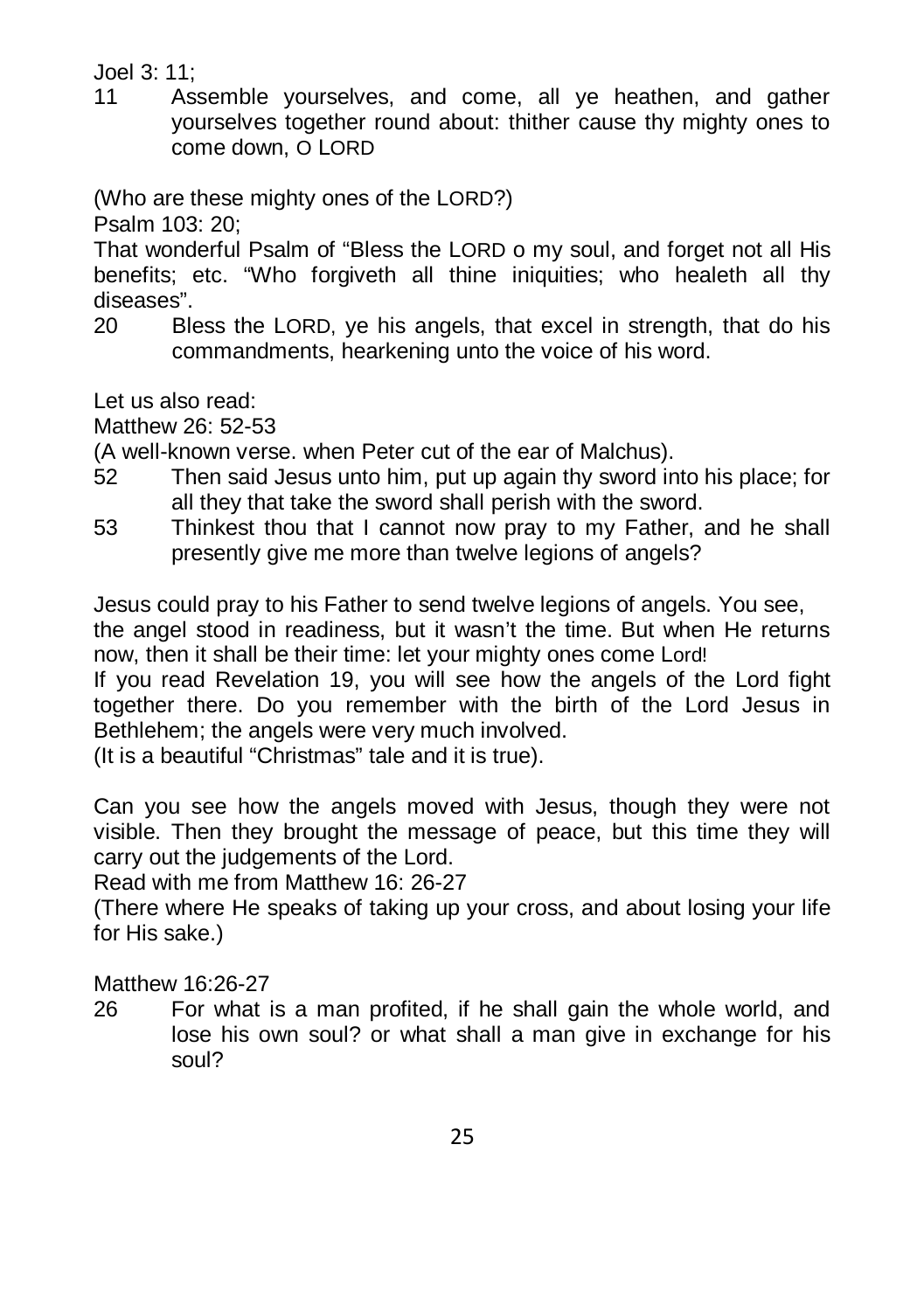27 For the Son of man shall come in the glory of His Father with his angels; and then he shall reward every man according to his works.

#### **Punishment of the Wicked**

We have already seen that the King is coming and that the heathen is in revolt. That He shall come in a time of distress, and that He is coming to overthrow this world system by force, and to establish His Kingdom.

He is coming to judge the heathen. And who shall accompany Him? His angels in glory!

The mighty ones. 'Cause thy mighty one's to come down, O LORD! The angels of God.

But the angels of Satan will also join in the battle. It is going to be a fantastic event. Yet a time of agony and weeping upon the earth, a time of judgement and destruction but also a Glorious time.

Read Psalm 91.

#### **In the Secret Place of the Most High**

The Bible says: "A thousand shall fall at thy side, and ten thousand at thy right hand; *but* it shall not come nigh thee. Only with thine eyes shalt thou behold and see the reward of the wicked!"

Do you see how we ought to know God's Word and where this fits in? When was there ever a time in history (in world history) where this was possible? That a man could be standing up and a thousand would fall on his left and ten thousand at his right hand? Only in a time of Nuclear war – but it shall not come near you.

I believe that in a time such as this, it will be as it was with Shadrach, Meshach and Abednego – for those who have truly made their lives right with God. It will yet be a testimony to the fainthearted and the depressed. As with Daniel in the lion's den, that situation shall repeat itself once more.

#### **A New Heathendom**

There is a new heathendom flooding the earth. We see the Chinese in Africa who are there under the pretext of building the Tan Zan Railway line. We see the heathen in Europe, how they have already flooded it. It is told that during the last war, when Berlin was on the brink of defeat thousands of Berliners streamed out of Berlin to the American troops and surrendered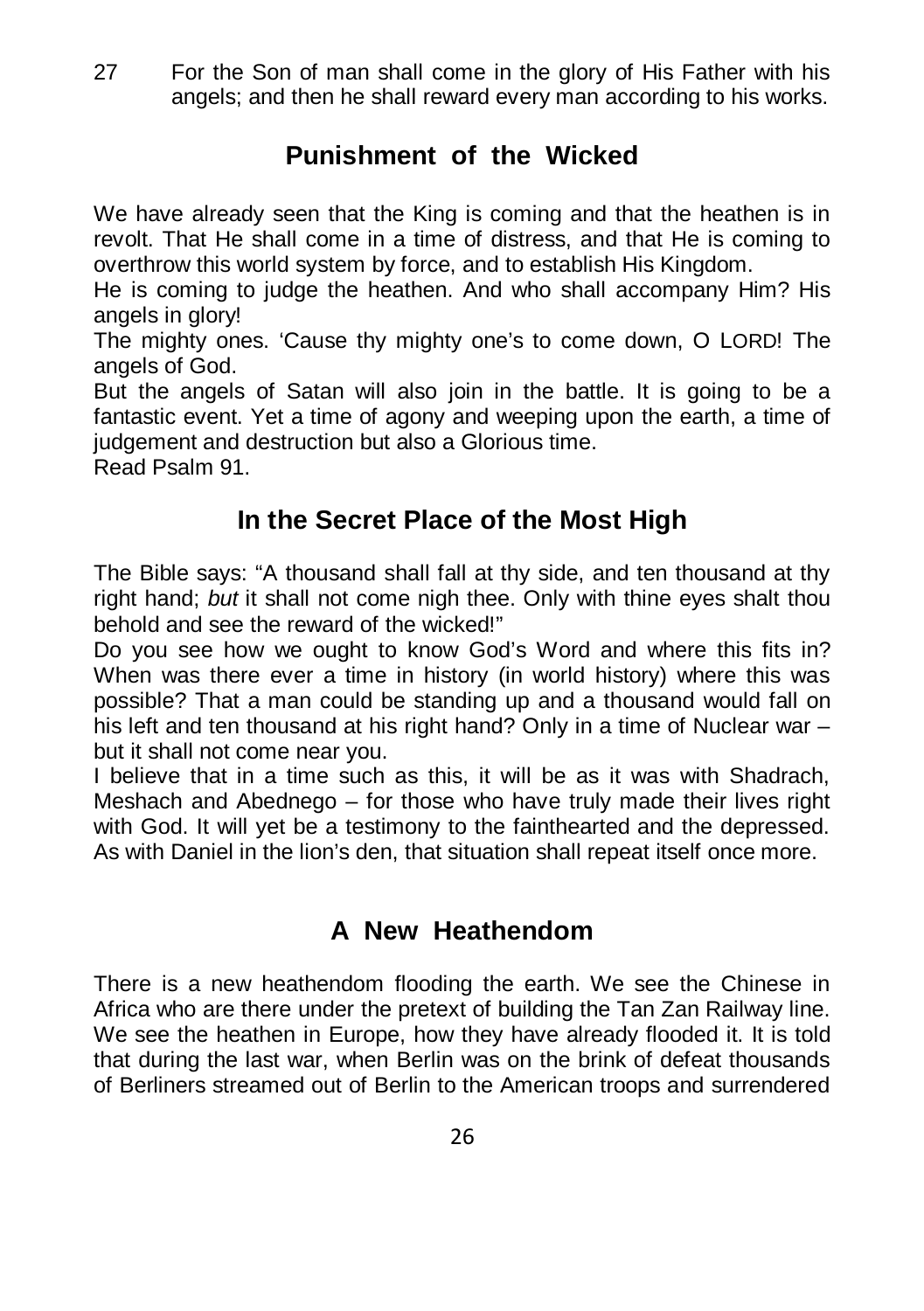themselves, begging the Americans to take them over, because the Russians were on their way. It was refused, for sinister reasons, which I believe is the answer to why the Western Nations could not take over Berlin. I have fantastic facts about this happening which sounds quite unbelievable. The Russians took over and many books have been written about this, however they will not be available in regular bookstores. Volumes were written on the events that took place when those Russian soldiers invaded Berlin and what happened to the woman and children. **Heathens!** 

#### **God will Intervene**

These heathen are on the verge once more, when the walls break down completely, to flood the West. The history of a Genghis Khan of the

13<sup>th</sup> Century AD, will repeat itself, unless there comes an intervention from God, and that is what I believe. Their aim is to take over the West, to deny God, to plunder and to destroy us. But I believe that God is going to intervene, that we shall not be wiped out. I believe we are yet going to see a Mighty intervention of God in this Southern point of Africa.

I believe that a Mighty Light and Message shall yet go out from here, back to Europe.

# **Amen**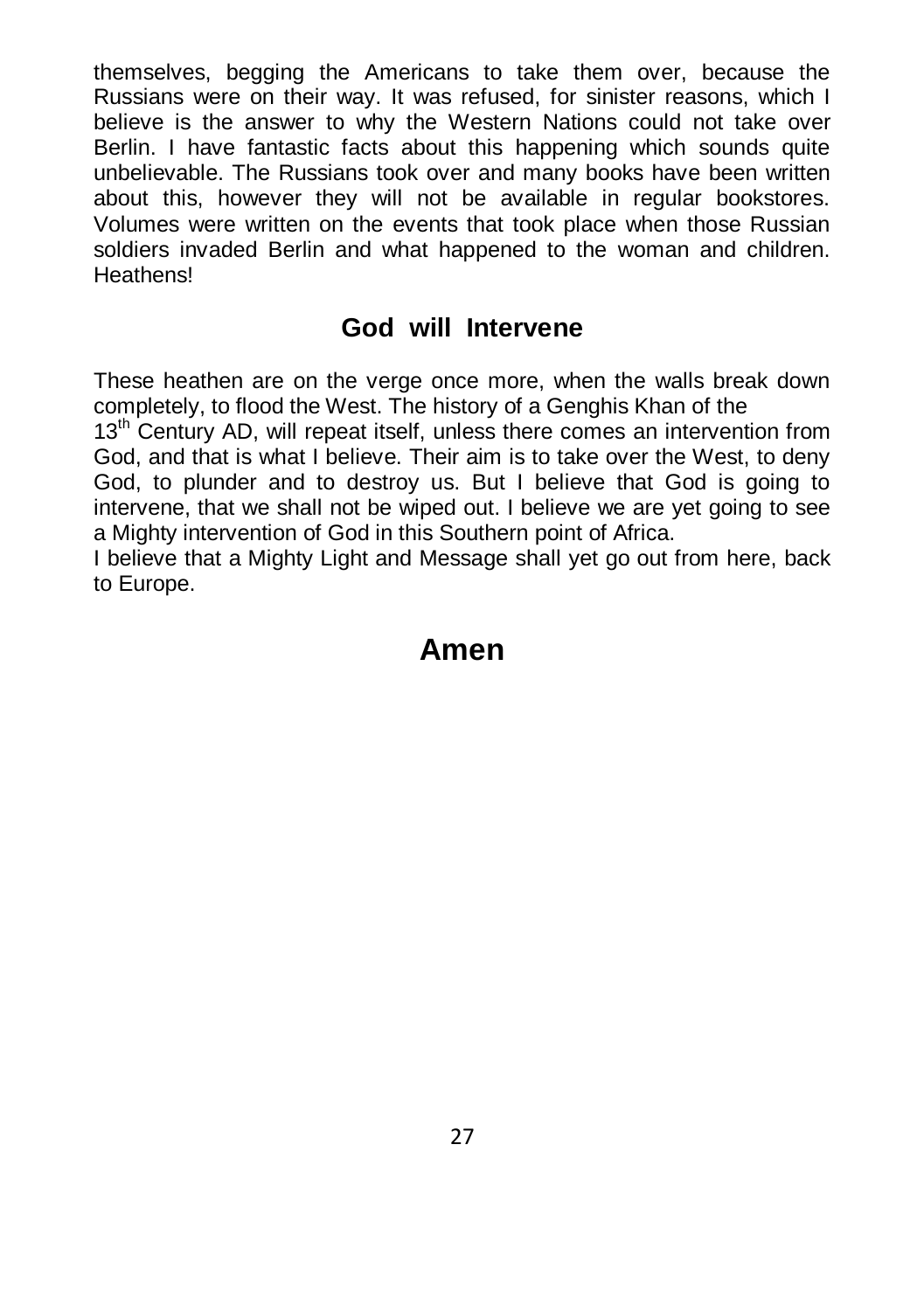# **Something about the Author**

F.W.C. Neser was trained as a Scientist but is a dedicated Christian since his youth. To him the Bible is the Word of God from Genesis to Revelation.

Very early in his life he came to realise that man himself is the cause of all wars, depressions, famine, droughts, disease, and misery here on earth.

He saw that God had given his absolute Law to Israel, his chosen people and had promised that should they live thereby they would be free of all adversity and would then act as God's exemplary nation on earth.

A matter of importance, which became clear to Neser, was that Israel was neither the Jew nor the Church. It was with gratitude that he eventually discovered the great truth, namely that Israel was in fact the Germanic, Anglo-Saxon and Celtic peoples.

With the imminent Second Coming of Christ, Israel will come to a true regeneration, will be filled with the Holy Spirit and with Jesus the Messiah as their King, they will lead the world back to a state of perfect harmony with God.

#### **ISRAEL MUST HEAR!**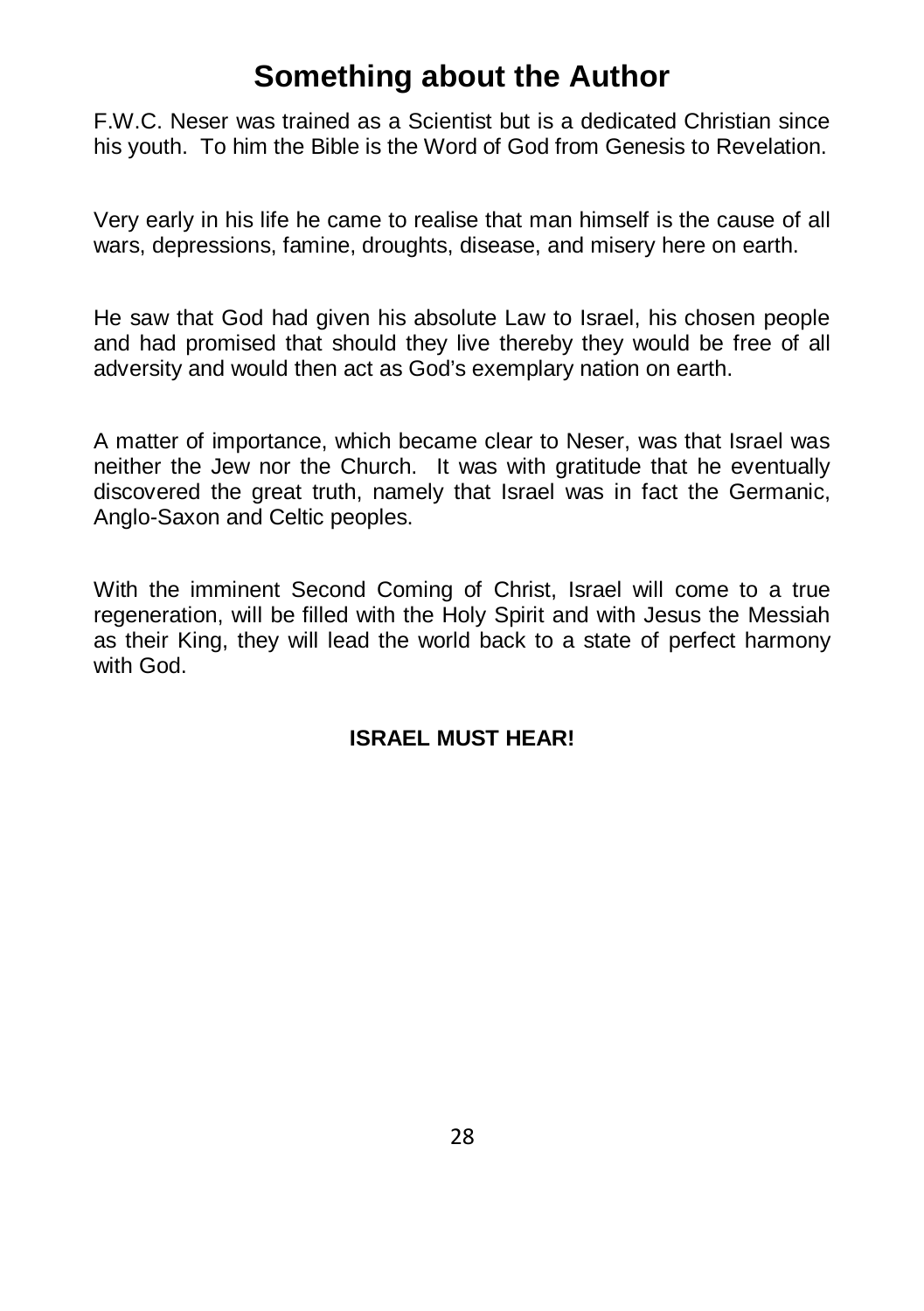#### **Pastor F.W.C. Neser has written the following books:**

#### **These Books are all available at Ekklesia Kassetfonds Trust, 1402 Groblerstreet, Mountain View, Pretoria, 0082**

| No             | <b>Title</b>                                                 |
|----------------|--------------------------------------------------------------|
| 1              | Die Afrikaner -- 'n Unieke Volk                              |
| $\overline{2}$ | Ander Evangelie                                              |
| 3              | Segregasie -- Wat sê die Skrif?                              |
| 4              | Die Bedienings Gawes van Jesus Christus                      |
| 5              | Die Bybel is Waar                                            |
| 6              | Christendom en Kommunisme                                    |
| $\overline{7}$ | Die Boek van Daniël                                          |
| 8              | Daniël se 70ste Week                                         |
| 9              | Die Derde dag Opstanding van Christus                        |
| 10             | Deur Lyding na Volmaaktheid                                  |
| 11             | Die Brief van die Apostel Paulus aan die Efésiërs            |
| 12             | Die Bybel Voorspel Atoomoorlog                               |
| 13             | Die Doop, in watter Naam (pamflet)                           |
| 14             | Die Duiwel                                                   |
| 15             | Engele - 'n Volledige studie                                 |
| 16             | Die Fondament van die Christelike Lewe                       |
| 17             | Die Gawes van die Heilige Gees                               |
| 18             | God se Groot Week                                            |
| 19             | Goddelike Genesing                                           |
| 20             | Die Profeet Hoséa                                            |
| 21             | In die Oppersaal                                             |
| 22             | Insig in die Verlede en die Hede bring Uitsig op die Toekoms |
| 23             | Israel in die Nuwe Testament                                 |
| 24             | Die Israelwaarheid - TV Onderhoud                            |
| 25             | Die Boek van Jesaja                                          |
| 26             | Jesus van Nasaret                                            |
| 27             | Die Boek van Joël                                            |
| 28             | Die Kerk van Rome en die Mens van Sonde                      |
| 29             | Krag van die dwaling                                         |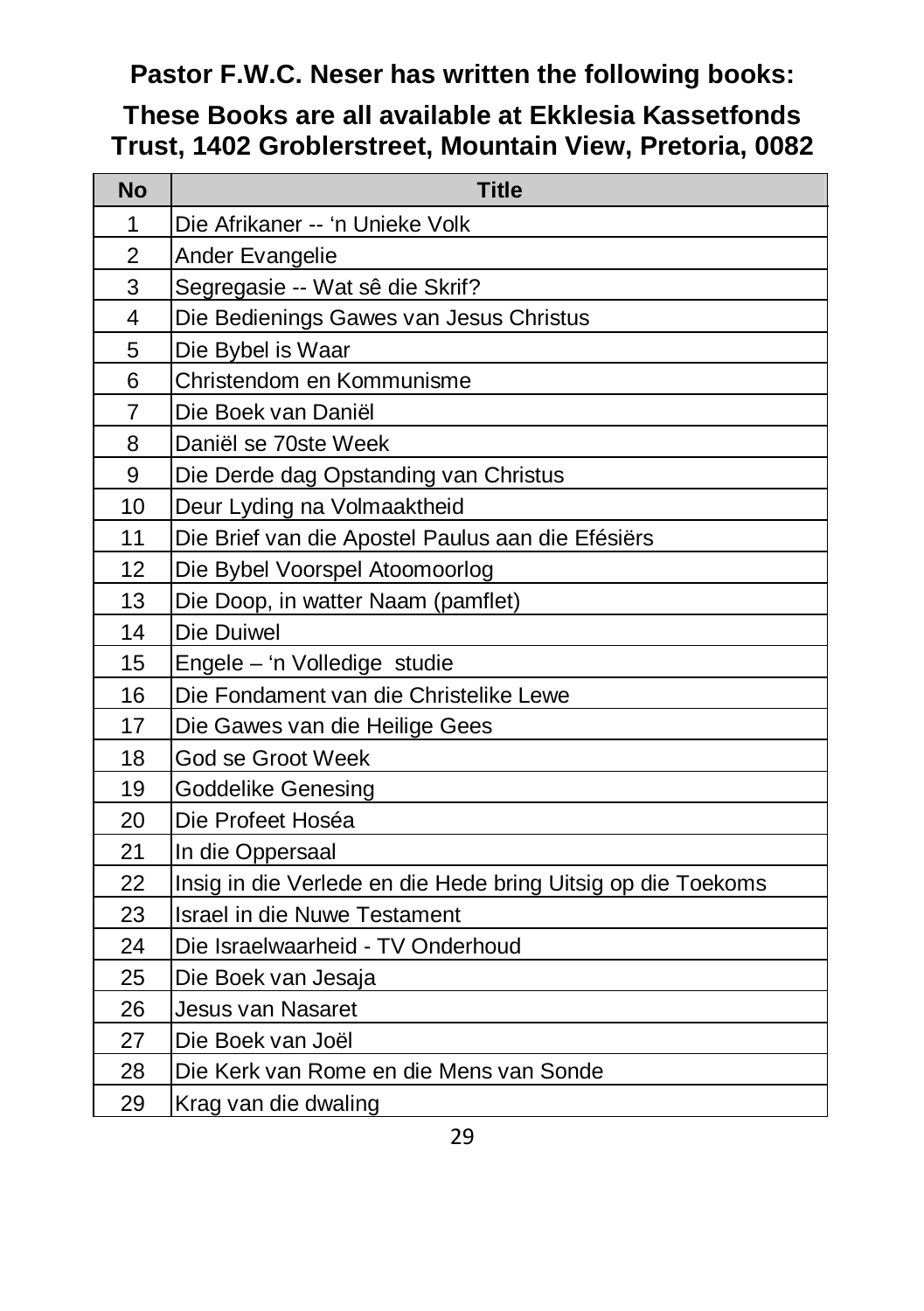| <b>No</b> | <b>Title</b>                                           |
|-----------|--------------------------------------------------------|
| 30        | Die Kruis                                              |
| 31        | Moses en sy "Kusitiese" Vrou                           |
| 32        | Mure van Jerusalem                                     |
| 33        | Na die Dood - Wat Dan?                                 |
| 34        | Die Name van God                                       |
| 35        | Die Nuwe Hemel en die Nuwe Aarde - 'n Volledige Studie |
| 36        | Die Boek van Openbaring                                |
| 37        | Die Openbaringe van die Apostel Paulus                 |
| 38        | Die Opraping - 'n Volledige studie                     |
| 39        | Die Brief aan die Romeine                              |
| 40        | <b>Rusland in Profesie</b>                             |
| 41        | Die Sabbat                                             |
| 42        | Die Slang van Génesis 3                                |
| 43        | Sommige Aspekte van die Werk van die Heilige Gees      |
| 44        | Tempel van God                                         |
| 45        | Terwille van die Engele                                |
| 46        | Troos troos my Volk sê julle God                       |
| 47        | Die Twee Sade op Aarde.                                |
| 48        | Die Tyd van die Heiden                                 |
| 49        | Verblinding van Sinne                                  |
| 50        | Die Groot Verdrukking - 'n Volledige studie            |
| 51        | Die Verlore Tien Stamme van Israel Deel 1              |
| 52        | Die Verlore Tien Stamme van Israel                     |
| 53        | Versterk mekaar in 'n tyd soos hierdie                 |
| 54        | Die Vrug van die Heilige Gees                          |
| 55        | Waar het Kain sy Vrou Gekry?                           |
| 56        | Waarom die Bybel die Eet van Varkvleis Verbied         |
| 57        | Wat die Bybel ons Leer Aangaande die Heilige Gees      |
| 58        | Wat die Bybel ons Leer Aangaande die Mens              |
| 59        | Wat die Bybel ons Leer Aangaande God                   |
| 60        | Die Wederkoms van Christus 'n Volledige Studie         |
| 61        | Wêreldgebeure                                          |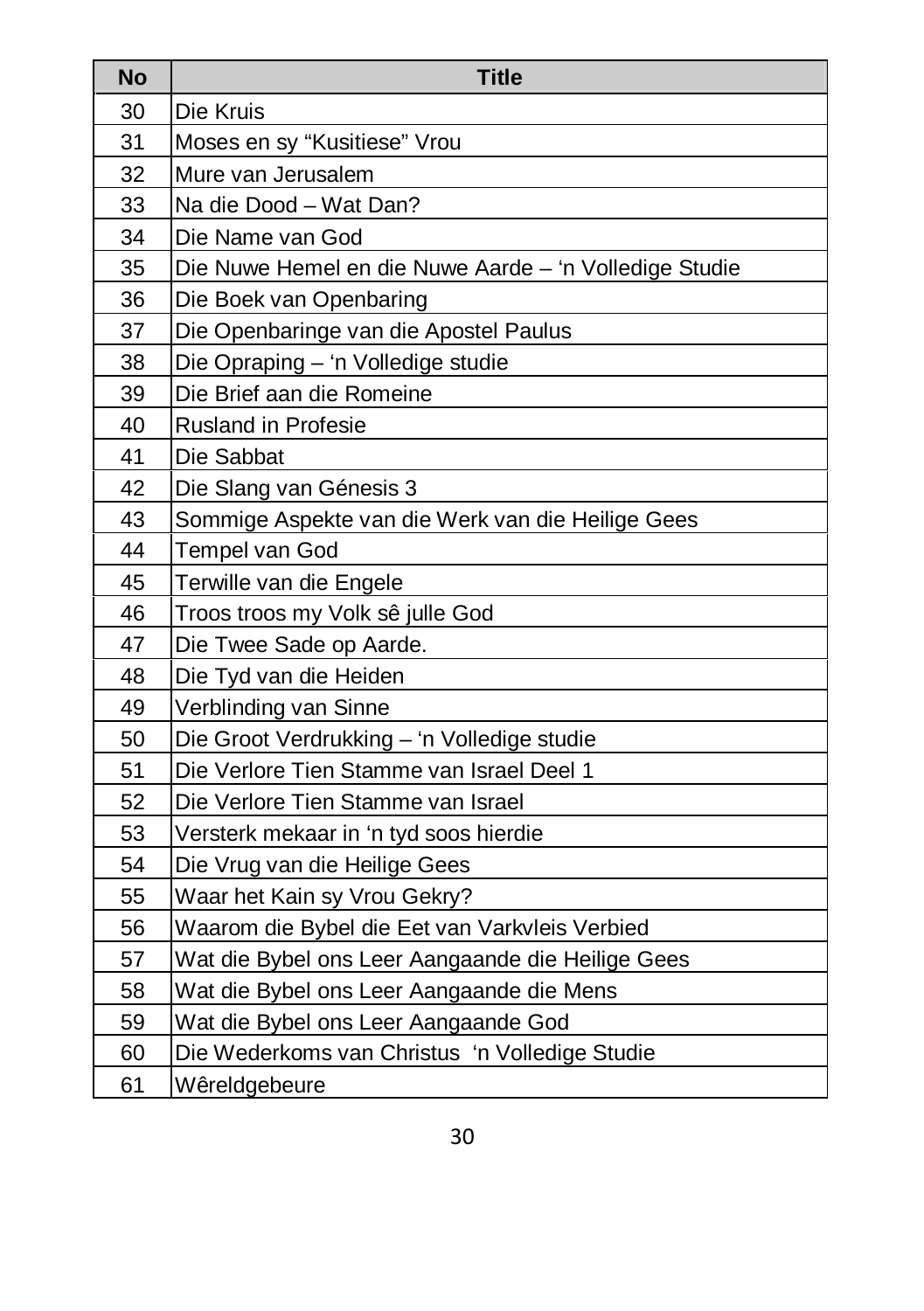| No | <b>Title</b>          |
|----|-----------------------|
| 62 | IDie Wet van die Here |
| 63 | Wie is my Naaste?     |
| 64 | Wie was Hulle?        |

#### **New Afrikaans additions:**

| No | <b>Title</b>                                |
|----|---------------------------------------------|
| 65 | Hoe sal ons ontvlug                         |
| 66 | Wat ek vrees kom oor my                     |
| 67 | Laat U wil geskied                          |
| 68 | Die Arsenale van God                        |
| 69 | Die kinders van God                         |
| 70 | Noag die Opregte                            |
| 71 | Ken U Vyand                                 |
| 72 | Die Groot Opdrag                            |
| 73 | Die Wonderlike Wêreld van Môre              |
| 74 | Die Volk en Verootmoediging                 |
| 75 | Die Troon van Dawid                         |
| 76 | Die Huidige Wêreldstelsel                   |
| 77 | Galásiërs 3                                 |
| 78 | Uitlander en Vreemdeling / Griek of Jood    |
| 79 | Pas Op Waak en Bid                          |
| 80 | Ellendige en Armoedige Volk                 |
| 81 | Die Betekenis van Ons Tyd                   |
| 82 | Wat is die Toekoms vir Suid Afrika?         |
| 83 | Die Dag van die HERE                        |
| 84 | Na die Dag van die HERE                     |
| 85 | Die Nuwe Verbond en die Bruilof van die Lam |
| 86 | Jesus se Bybel                              |
| 87 | Gebed die Vergete Gehiem                    |
| 88 | Spore van God se Volk                       |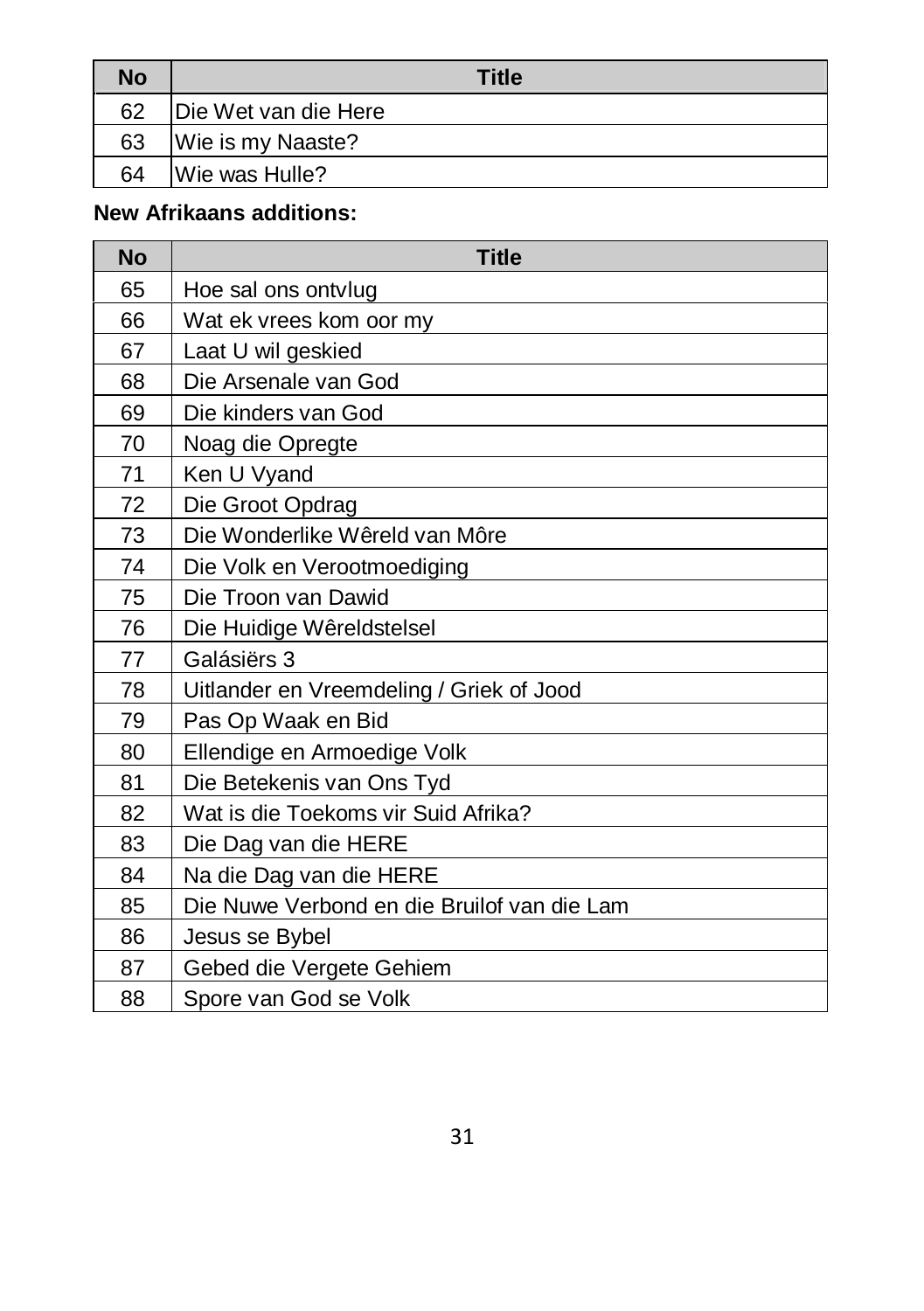#### **English Books available**

| <b>No</b>      | <b>Title</b>                                                  |
|----------------|---------------------------------------------------------------|
| 1              | After Death What Then?                                        |
| 2              | Segregation – What saith the Scripture?                       |
| 3              | The Bible Predicts "Atomic War"                               |
| 4              | The Book of Joel                                              |
| 5              | The Book of Revelation                                        |
| 6              | Christianity and Communism                                    |
| $\overline{7}$ | Daniel's 70 <sup>th</sup> week                                |
| 8              | The Great Tribulation - A Complete Study                      |
| 9              | The Israel Truth T.V. Interview                               |
| 10             | The Lost Ten Tribes of Israel Part 1                          |
| 11             | The Lost Ten Tribes of Israel                                 |
| 12             | The New Heavens and the New Earth $-$ A Complete Study        |
| 13             | The Origin, History and Destiny of the White Race             |
| 14             | The Past the Present and the Future in the Light of Scripture |
| 15             | The Rapture - A Complete Study                                |
| 16             | Russia in Prophecy                                            |
| 17             | The Serpent of Genesis 3                                      |
| 18             | Why the Bible Prohibits Pork                                  |
| 19             | World Affairs                                                 |

#### **New English additions:**

| No | <b>Title</b>                    |
|----|---------------------------------|
| 20 | Sons of God                     |
| 21 | The Two Seeds Upon Earth        |
| 22 | The Bible is True               |
| 23 | Noah the Man Without Blemish    |
| 24 | Israel in the New Testament     |
| 25 | Moses and his Cushite wife      |
| 26 | Unpublished writings 1953       |
| 27 | The Wonderful World of Tomorrow |
| 28 | The Book of Isaiah              |
| 29 | Who is Thy Neighbour?           |